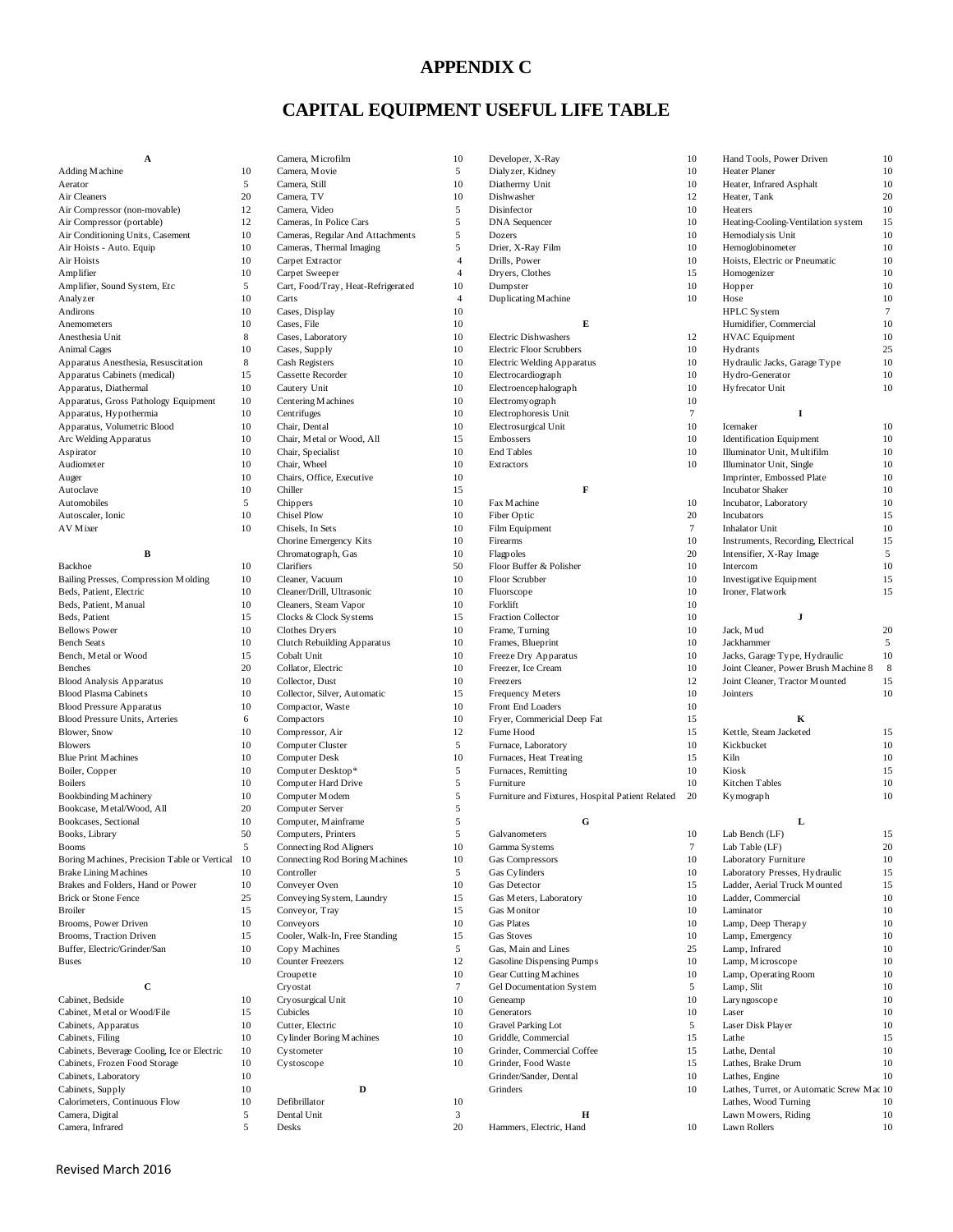#### **APPENDIX C**

### **CAPITAL EQUIPMENT USEFUL LIFE TABLE**

| Lead, Slug and Rule Casting Machines                            | 10       | Mowers, Rotary                                      | 10       |
|-----------------------------------------------------------------|----------|-----------------------------------------------------|----------|
| Library Books                                                   | 10       | Mowers, Sickle                                      | 10       |
| Library Furniture                                               | 10       | Multimeter Units                                    | 10       |
| Library Shelving (LF)                                           | 20       |                                                     |          |
| Library Trucks                                                  | 10       | N                                                   |          |
| Lifter, Patient                                                 | 10       | Nebulizer                                           | 10       |
| Lifts, Vehicle and Handicap                                     | 10       | Network Equipment<br>NMR System                     | 5<br>10  |
| Light Bars<br>Light System with Trol LF                         | 10<br>15 | Noise and Field Strength Meters                     | 10       |
| Light, All                                                      | 15       |                                                     |          |
| Lighting Units, Blueprinting                                    | 10       | O                                                   |          |
| Line Markers, Large Push Type                                   | 10       | Ohmmeters                                           | 10       |
| Linotypes                                                       | 10       | Oil Lube System                                     | 10       |
| Loader, Belt Conveyer                                           | 20       | Ophthalmascope                                      | 10       |
| Loader, Force Feed                                              | 20       | <b>Optical Drive</b>                                | 10       |
| Loader, Four Wheel Drive                                        | 15       | Oscillator                                          | 10       |
| Loader, Two Wheel Drive                                         | 12       | Oscilloscopes                                       | 15       |
| Loader, Wheel Tractor                                           | 10       | Osmometer                                           | 10       |
| Locker, Fiberglass Or Metal                                     | 10       | Ottoman                                             | 20       |
| Locker, Laminate Or Wood                                        | 10       | Output Meters                                       | 10       |
| Locker, Metal, Size                                             | 15       | Oven, Baking                                        | 10       |
| Lockers, Not Built-In                                           | 10       | Oven, Commercial Microwave                          | 15       |
| Luminometer<br>Lyophilic                                        | 10<br>10 | Oven, Laboratory<br>Oven, Roasting                  | 10<br>15 |
|                                                                 |          | Overshelving (LF)                                   | 20       |
| м                                                               |          | Oximeter                                            | 10       |
| Machine Tools                                                   | 10       | Oxygen, Tank, Motor System                          | 10       |
| Machinery, Cement Making                                        | 10       |                                                     |          |
| Machines, Brake Lining                                          | 10       | P                                                   |          |
| Machines, Dishwashing                                           | 12       | Paging System                                       | 10       |
| Machines, Drafting                                              | 10       | Paint Spaying Machine                               | 15       |
| Machines, Dry Cleaning                                          | 10       | Paint Stripper Machine                              | 10       |
| Machines, Duplicating                                           | 10       | Passenger Cars                                      | 5        |
| Machines, Laundry                                               | 10       | Photocoagulator                                     | 10       |
| Machines, Polishing                                             | 10       | Photocopier                                         | 5        |
| Machines, Pressing                                              | 10       | Pickups                                             | 5        |
| Machines, Sanding                                               | 10       | Pipette Puller                                      | 10       |
| Machines, Scrubbing                                             | 10       | Pipette, Automatic                                  | 10       |
| Machines, Stamping, Power                                       | 10       | Placques, Permanent                                 | 10       |
| Machines, Tabulating                                            | 10<br>10 | Planer, Shaper, Jointer Electric                    | 10<br>10 |
| Machines, Washing<br>Machines, Waxing                           | 10       | Planers, Power<br>Planning Machines, Photoengravers | 10       |
| Mail Box System                                                 | 20       | Plate, Hot                                          | 10       |
| Mailing Machine                                                 | 10       | Plate, Surface                                      | 10       |
| M anipulator                                                    | 10       | Plates, Bench                                       | 10       |
| M annequin                                                      | 10       | Platforms                                           | 10       |
| Maps, Wall                                                      | 10       | Play ground Climber                                 | 15       |
| M arking M achine                                               | 10       | Play ground Slide                                   | 15       |
| Mats, Athletic                                                  | 10       | Play ground Swing                                   | 15       |
| Metabolism Unit, Basal                                          | 10       | Play ground Systems                                 | 15       |
| Metal Working Machinery                                         | 10       | Play ground Whirl                                   | 15       |
| Meter                                                           | 10       | Plows, Field                                        | 10       |
| Microfilm Readers and Viewers                                   | 10       | Plows, Snow                                         | 10       |
| Microfilm Unit, Microfiche                                      | 10       | Polarimeters                                        | 10       |
| Micromanipulator                                                | 10<br>10 | Polariscopes<br>Police Vehicles                     | 10<br>5  |
| Microplate Reader<br>Micro-Projectors                           | 10       | Postal Meters, Commercial                           | 10       |
| Microscopes                                                     | 10       | Power Distribution Pan Amp                          | 20       |
| <b>M</b> icrotome                                               | 7        | Power Sprayers and Dusters                          | 10       |
| Milling Machine                                                 | 10       | Power Supply                                        | 10       |
| M imeograph M achines                                           | 10       | Preamplifier                                        | 10       |
| Mirrors, Large Wall                                             | 10       | Press, Arbor                                        | 15       |
| Mixer, Commercial Type                                          | 10       | Press, Drill                                        | 20       |
| Mobile Data Terminal                                            | 5        | Press, Laundry                                      | 15       |
| Molding Machine                                                 | 15       | Press, Linen                                        | 15       |
| M onochromator                                                  | 10       | Press, Offset                                       | 10       |
| Motor Analyzers                                                 | 10       | Presses, Arbor                                      | 10       |
| Motor Generator Sets                                            | 10       | Presses, Books, Bookbinders                         | 10       |
| Motor Vehicles                                                  | 10       | Presses, Lithographic or Offset Printing            | 10       |
| M otorgraders                                                   | 10       | Presses, Power                                      | 10       |
| Motors, Not Integral Parts of Larger Units<br>Mower, Power Lawn | 10<br>3  | Presses, Punch<br>Printer                           | 10<br>5  |
| Mowers, Diesel Rotary 3 Sec. Tlr.                               | 15       | Printer, Label                                      | 10       |
| Mowers, Power Sickle and Rotary                                 | 15       | Printers, Computer                                  | 5        |
| Mowers, Push                                                    | 10       | Printing Cases*                                     | 10       |
| Mowers, Riding                                                  | 10       | <b>Printing Frames</b>                              | 10       |

| 10<br>Lead, Slug and Rule Casting Machines<br>10<br>Mowers, Rotary<br>10<br><b>Printing Presses</b><br>10<br>Stacks, Book<br>10<br>Library Books<br>10<br>Mowers, Sickle<br>10<br>Probe<br>10<br>Stainer, Slide Laboratory<br>10<br>10<br>10<br>10<br>Library Furniture<br>Multimeter Units<br>Processor, Tissue<br>Stamp Machine<br>Library Shelving (LF)<br>20<br>Processor, X-Ray Film<br>08<br>Stands, Chart<br>10<br>10<br>${\bf N}$<br>10<br>10<br>Library Trucks<br>Proctoscope<br>Stands, Engine Repair<br>Lifter, Patient<br>10<br>Nebulizer<br>10<br>Projection Screen<br>10<br><b>Statues</b><br>25<br>10<br>5<br>10<br>10<br>Lifts, Vehicle and Handicap<br>Network Equipment<br>Projector Screen, Elec. (SF)<br>Steamer<br>5<br>10<br>10<br><b>Light Bars</b><br>NMR System<br>Steamer, Vegetable<br>15<br>Projectors, All<br>15<br>10<br>10<br>Light System with Trol LF<br>Noise and Field Strength Meters<br>10<br>Public Address System, Portable<br>Stencil Machine<br>15<br>Pump, Infusion<br>10<br>Stereoscopes<br>10<br>Light, All<br>10<br>$\mathbf{o}$<br>10<br>5<br>Lighting Units, Blueprinting<br>Pump, Suction<br>Stereotaxic Instrument<br>Line Markers, Large Push Type<br>10<br>Ohmmeters<br>10<br>Pumps<br>10<br>Sterilizer, Dish<br>15<br>10<br>10<br>12<br>10<br>Oil Lube System<br>Pumps, Fire<br>Sterilizer, Movable<br>Linotypes<br>20<br>Loader, Belt Conveyer<br>Ophthalmascope<br>10<br>Purifier or Softener, Water<br>10<br>Sterilizers<br>10<br>20<br>Loader, Force Feed<br><b>Optical Drive</b><br>10<br>10<br>Stethophone<br>15<br>${\bf R}$<br>Loader, Four Wheel Drive<br>Oscillator<br>10<br>Stimulator<br>10<br>12<br>15<br>10<br>Loader, Two Wheel Drive<br>Oscilloscopes<br>15<br>Radar Guns<br>Stirrer/Mixer<br>Loader, Wheel Tractor<br>10<br>Osmometer<br>10<br>Radiographic-Fluorscopic Equipment/System<br>10<br>Stitchers<br>10<br>10<br>20<br>5<br>10<br>Locker, Fiberglass Or Metal<br>Radio-Receivers, Transmitter<br><b>Stock Pot</b><br>Ottoman<br>10<br>Locker, Laminate Or Wood<br>10<br>Output Meters<br>Radios, Base Station<br>10<br>Stones, Printer<br>10<br>15<br>10<br>10<br>20<br>Locker, Metal, Size<br>Oven, Baking<br>Stool, Metal or Wood<br>Radios, Intercom<br>Lockers, Not Built-In<br>10<br>Oven, Commercial Microwave<br>15<br>10<br>Stool, Operating<br>10<br>Radios, Mobile<br>10<br>10<br>15<br>Oven, Laboratory<br><b>Storage Tanks</b><br>20<br>Luminometer<br>Range, Household<br>15<br>Lyophilic<br>10<br>Oven, Roasting<br>Refrigerator & Freezers Lab<br>10<br>Stove<br>10<br>Overshelving (LF)<br>20<br>20<br>Refrigerator, Commercial Type<br>10<br><b>Street Lights</b><br>M<br>Oximeter<br>10<br>Refrigerators<br>12<br>Stretcher<br>10<br>10<br>12<br>Machine Tools<br>10<br>Oxygen, Tank, Motor System<br>Resuscitator/Respirator<br>Stretcher, Curtain<br>10<br>Machinery, Cement Making<br>10<br>Striper<br>20<br>${\bf S}$<br>10<br>P<br>10<br>Machines, Brake Lining<br>Stump Machine<br>Machines, Dishwashing<br>12<br>Paging System<br>10<br>Safe, Narcotic<br>10<br>Suction Unit, Ether<br>10<br>10<br>Paint Spaying Machine<br>15<br>Sanding Machines<br>10<br>10<br>Machines, Drafting<br>Supply Cases<br>10<br>20<br>Machines, Dry Cleaning<br>10<br>Paint Stripper Machine<br>15<br>Surgical Sink, Stainle<br>Sanitizer<br>10<br>5<br>10<br>20<br>Machines, Duplicating<br>Saw, Autopsy<br>Surgical Sink, Vitreou<br>Passenger Cars<br>Machines, Laundry<br>10<br>Photocoagulator<br>10<br>Saws, Band<br>10<br>Survey ing Equipment<br>10<br>10<br>5<br>10<br>10<br>Machines, Polishing<br>Photocopier<br>Saws, Chain<br>Sweepers, Broom<br>Machines, Pressing<br>10<br>Pickups<br>5<br>Saws, Circular<br>10<br>Synthesizer, Peptide<br>10<br>10<br>10<br>10<br>6<br>Pipette Puller<br>Saws, Power Hack<br>Systems, Backup<br>Machines, Sanding<br>10<br>10<br>Systems, Building Service<br>25<br>Machines, Scrubbing<br>10<br>Pipette, Automatic<br>Saw, Rotary, Concrete<br>10<br>15<br>Placques, Permanent<br>10<br>Saw, Surgical, Electric<br>10<br>Systems, CABS<br>Machines, Stamping, Power<br>10<br>5<br>Machines, Tabulating<br>10<br>Planer, Shaper, Jointer Electric<br>Scale, Laundry, Movable<br>15<br>Systems, Case Management<br>10<br>10<br>10<br>Machines, Washing<br>Planers, Power<br>Scale, Laundry, Platform<br>15<br>Systems, Filing<br>10<br>10<br>Machines, Waxing<br>10<br>Planning Machines, Photoengravers<br>Scanner<br>Systems, Heart-Lung<br>10<br>20<br>Plate, Hot<br>10<br>Scintillation Scalers<br>10<br>Systems, Information<br>15<br>Mail Box System<br>Plate, Surface<br>10<br>Mailing Machine<br>10<br>Scraper<br>10<br>Systems, Work Order<br>10<br>10<br>Plates, Bench<br>10<br>10<br>M anipulator<br>Screens, Projection, Portable<br>10<br>т<br>M annequin<br>10<br>Platforms<br>Scrubber<br>10<br>10<br>Maps, Wall<br>10<br>Play ground Climber<br>15<br>Scrubbing Machines<br>10<br>Table<br>10<br>Marking Machine<br>10<br>Play ground Slide<br>15<br>Sectional Bookcases<br>Table Saw<br>10<br>5<br>Mats, Athletic<br>10<br>Play ground Swing<br>15<br>Sedans<br>Table, Anesthetic<br>10<br>5<br>Metabolism Unit, Basal<br>10<br>Play ground Systems<br>15<br>Servers<br>Table, Autopsy/Cadaver<br>10<br>10<br>10<br>Play ground Whirl<br>15<br>Table, Exam<br>10<br>Metal Working Machinery<br>Shaper<br>10<br>Plows, Field<br>10<br>Shapers And Routers<br>10<br>Table, Examining<br>10<br>Meter<br>10<br>10<br>10<br>15<br>Microfilm Readers and Viewers<br>Plows, Snow<br>Shapers, Bench And Floor<br>Table, Linen<br>10<br>10<br>10<br>10<br>Microfilm Unit, Microfiche<br>Sharpening, Microtome Knife<br>Table, Obstetrical<br>Polarimeters<br>20<br>Micromanipulator<br>10<br>10<br>Shear, Power<br>10<br>Table, Operating<br>Polariscopes<br>Microplate Reader<br>10<br>Police Vehicles<br>5<br>15<br>Table, Optical<br>15<br>Shotguns<br>Micro-Projectors<br>Table, Picnic<br>10<br>Postal Meters, Commercial<br>10<br>Shovel, Gas<br>15<br>10<br>20<br><b>M</b> icroscopes<br>10<br>Power Distribution Pan Amp<br>Shredder, Paper<br>10<br>Table, Refrigerated<br>10<br><b>M</b> icrotome<br>7<br>Power Sprayers and Dusters<br>10<br>Sigmoidoscope<br>10<br>Table, Therapy<br>10<br>Milling Machine<br>10<br>Power Supply<br>10<br>Snowblowers<br>5<br>Table, Vibration-Free<br>15<br>Mimeograph Machines<br>10<br>Preamplifier<br>10<br>Snowplows<br>10<br>Tackboard, Metal Frame (LF)<br>10<br>Mirrors, Large Wall<br>10<br>Press, Arbor<br>15<br>Socket Wrench Sets<br>10<br>Tackboard, Wood Frame (LF)<br>10<br>Press, Drill<br>Mixer, Commercial Type<br>10<br>20<br>Sofas<br>10<br>Tanks, Bulk Storage<br>10<br>5<br>Mobile Data Terminal<br>5<br>Press, Laundry<br>15<br>Software<br>5<br>Tape Drive<br>15<br>Press, Linen<br>15<br>5<br>Molding Machine<br>Sound Systems<br>10<br>Tasers<br>Press, Offset<br>33<br>M onochromator<br>10<br>10<br>Spark Plug Cleaning Machines<br>10<br>Telephone Lines And Cables<br>10<br>Motor Analyzers<br>10<br>Presses, Arbor<br>10<br>Speakers<br>15<br>Telephone System<br>Motor Generator Sets<br>10<br>Presses, Books, Bookbinders<br>10<br>Spectrometer<br>10<br><b>Television Display</b><br>05<br><b>Motor Vehicles</b><br>10<br>Presses, Lithographic or Offset Printing<br>10<br>Spectrophotometer<br>08<br><b>Television Sets</b><br>10<br>M otorgraders<br>10<br>Presses, Power<br>10<br>Spectroscopes<br>10<br>Television/Video Equipment<br>10<br>Motors, Not Integral Parts of Larger Units<br>10<br>Presses, Punch<br>10<br>Sphy gmomanometer<br>10<br>Thermal Cycler<br>10<br>3<br>Mower, Power Lawn<br>Printer<br>5<br>Spirometer<br>10<br>Thermographs<br>10<br>15<br>5<br>5<br>Mowers, Diesel Rotary 3 Sec. Tlr.<br>Printer, Label<br>10<br>Sports Utility Vehicle<br>Thermometer, Electronic<br>15<br>10<br>Mowers, Power Sickle and Rotary<br>Printers, Computer<br>5<br>Sprayers<br>10<br>Tissue Arrayer<br>10<br>Mowers, Push<br>Printing Cases*<br>10<br>Spreaders<br>10<br>Toaster, Commercial Type<br>15<br>Mowers, Riding<br>10<br><b>Printing Frames</b><br>10<br>Sprinkler System<br>15<br>Tool Sets, Hand<br>10 |  |  |  |  |
|------------------------------------------------------------------------------------------------------------------------------------------------------------------------------------------------------------------------------------------------------------------------------------------------------------------------------------------------------------------------------------------------------------------------------------------------------------------------------------------------------------------------------------------------------------------------------------------------------------------------------------------------------------------------------------------------------------------------------------------------------------------------------------------------------------------------------------------------------------------------------------------------------------------------------------------------------------------------------------------------------------------------------------------------------------------------------------------------------------------------------------------------------------------------------------------------------------------------------------------------------------------------------------------------------------------------------------------------------------------------------------------------------------------------------------------------------------------------------------------------------------------------------------------------------------------------------------------------------------------------------------------------------------------------------------------------------------------------------------------------------------------------------------------------------------------------------------------------------------------------------------------------------------------------------------------------------------------------------------------------------------------------------------------------------------------------------------------------------------------------------------------------------------------------------------------------------------------------------------------------------------------------------------------------------------------------------------------------------------------------------------------------------------------------------------------------------------------------------------------------------------------------------------------------------------------------------------------------------------------------------------------------------------------------------------------------------------------------------------------------------------------------------------------------------------------------------------------------------------------------------------------------------------------------------------------------------------------------------------------------------------------------------------------------------------------------------------------------------------------------------------------------------------------------------------------------------------------------------------------------------------------------------------------------------------------------------------------------------------------------------------------------------------------------------------------------------------------------------------------------------------------------------------------------------------------------------------------------------------------------------------------------------------------------------------------------------------------------------------------------------------------------------------------------------------------------------------------------------------------------------------------------------------------------------------------------------------------------------------------------------------------------------------------------------------------------------------------------------------------------------------------------------------------------------------------------------------------------------------------------------------------------------------------------------------------------------------------------------------------------------------------------------------------------------------------------------------------------------------------------------------------------------------------------------------------------------------------------------------------------------------------------------------------------------------------------------------------------------------------------------------------------------------------------------------------------------------------------------------------------------------------------------------------------------------------------------------------------------------------------------------------------------------------------------------------------------------------------------------------------------------------------------------------------------------------------------------------------------------------------------------------------------------------------------------------------------------------------------------------------------------------------------------------------------------------------------------------------------------------------------------------------------------------------------------------------------------------------------------------------------------------------------------------------------------------------------------------------------------------------------------------------------------------------------------------------------------------------------------------------------------------------------------------------------------------------------------------------------------------------------------------------------------------------------------------------------------------------------------------------------------------------------------------------------------------------------------------------------------------------------------------------------------------------------------------------------------------------------------------------------------------------------------------------------------------------------------------------------------------------------------------------------------------------------------------------------------------------------------------------------------------------------------------------------------------------------------------------------------------------------------------------------------------------------------------------------------------------------------------------------------------------------------------------------------------------------------------------------------------------------------------------------------------------------------------------------------------------------------------------------------------------------------------------------------------------------------------------------------------------------------------------------------------------------------------------------------------------------------------------------------------------------------------------------------------------------------------------------------------------------------------------------------------------------------------------------------------------------------------------------------------------------------------------------------------------------------------------------------------------------------------------------------------------------------------------------------------------------------------------------------------------------------------------------------------------------------------------------------------------------------------------------------------------------------------------------------------------------------------------------------------------------------|--|--|--|--|
|                                                                                                                                                                                                                                                                                                                                                                                                                                                                                                                                                                                                                                                                                                                                                                                                                                                                                                                                                                                                                                                                                                                                                                                                                                                                                                                                                                                                                                                                                                                                                                                                                                                                                                                                                                                                                                                                                                                                                                                                                                                                                                                                                                                                                                                                                                                                                                                                                                                                                                                                                                                                                                                                                                                                                                                                                                                                                                                                                                                                                                                                                                                                                                                                                                                                                                                                                                                                                                                                                                                                                                                                                                                                                                                                                                                                                                                                                                                                                                                                                                                                                                                                                                                                                                                                                                                                                                                                                                                                                                                                                                                                                                                                                                                                                                                                                                                                                                                                                                                                                                                                                                                                                                                                                                                                                                                                                                                                                                                                                                                                                                                                                                                                                                                                                                                                                                                                                                                                                                                                                                                                                                                                                                                                                                                                                                                                                                                                                                                                                                                                                                                                                                                                                                                                                                                                                                                                                                                                                                                                                                                                                                                                                                                                                                                                                                                                                                                                                                                                                                                                                                                                                                                                                                                                                                                                                                                                                                                                                                                                                                                                                                                                                            |  |  |  |  |
|                                                                                                                                                                                                                                                                                                                                                                                                                                                                                                                                                                                                                                                                                                                                                                                                                                                                                                                                                                                                                                                                                                                                                                                                                                                                                                                                                                                                                                                                                                                                                                                                                                                                                                                                                                                                                                                                                                                                                                                                                                                                                                                                                                                                                                                                                                                                                                                                                                                                                                                                                                                                                                                                                                                                                                                                                                                                                                                                                                                                                                                                                                                                                                                                                                                                                                                                                                                                                                                                                                                                                                                                                                                                                                                                                                                                                                                                                                                                                                                                                                                                                                                                                                                                                                                                                                                                                                                                                                                                                                                                                                                                                                                                                                                                                                                                                                                                                                                                                                                                                                                                                                                                                                                                                                                                                                                                                                                                                                                                                                                                                                                                                                                                                                                                                                                                                                                                                                                                                                                                                                                                                                                                                                                                                                                                                                                                                                                                                                                                                                                                                                                                                                                                                                                                                                                                                                                                                                                                                                                                                                                                                                                                                                                                                                                                                                                                                                                                                                                                                                                                                                                                                                                                                                                                                                                                                                                                                                                                                                                                                                                                                                                                                            |  |  |  |  |
|                                                                                                                                                                                                                                                                                                                                                                                                                                                                                                                                                                                                                                                                                                                                                                                                                                                                                                                                                                                                                                                                                                                                                                                                                                                                                                                                                                                                                                                                                                                                                                                                                                                                                                                                                                                                                                                                                                                                                                                                                                                                                                                                                                                                                                                                                                                                                                                                                                                                                                                                                                                                                                                                                                                                                                                                                                                                                                                                                                                                                                                                                                                                                                                                                                                                                                                                                                                                                                                                                                                                                                                                                                                                                                                                                                                                                                                                                                                                                                                                                                                                                                                                                                                                                                                                                                                                                                                                                                                                                                                                                                                                                                                                                                                                                                                                                                                                                                                                                                                                                                                                                                                                                                                                                                                                                                                                                                                                                                                                                                                                                                                                                                                                                                                                                                                                                                                                                                                                                                                                                                                                                                                                                                                                                                                                                                                                                                                                                                                                                                                                                                                                                                                                                                                                                                                                                                                                                                                                                                                                                                                                                                                                                                                                                                                                                                                                                                                                                                                                                                                                                                                                                                                                                                                                                                                                                                                                                                                                                                                                                                                                                                                                                            |  |  |  |  |
|                                                                                                                                                                                                                                                                                                                                                                                                                                                                                                                                                                                                                                                                                                                                                                                                                                                                                                                                                                                                                                                                                                                                                                                                                                                                                                                                                                                                                                                                                                                                                                                                                                                                                                                                                                                                                                                                                                                                                                                                                                                                                                                                                                                                                                                                                                                                                                                                                                                                                                                                                                                                                                                                                                                                                                                                                                                                                                                                                                                                                                                                                                                                                                                                                                                                                                                                                                                                                                                                                                                                                                                                                                                                                                                                                                                                                                                                                                                                                                                                                                                                                                                                                                                                                                                                                                                                                                                                                                                                                                                                                                                                                                                                                                                                                                                                                                                                                                                                                                                                                                                                                                                                                                                                                                                                                                                                                                                                                                                                                                                                                                                                                                                                                                                                                                                                                                                                                                                                                                                                                                                                                                                                                                                                                                                                                                                                                                                                                                                                                                                                                                                                                                                                                                                                                                                                                                                                                                                                                                                                                                                                                                                                                                                                                                                                                                                                                                                                                                                                                                                                                                                                                                                                                                                                                                                                                                                                                                                                                                                                                                                                                                                                                            |  |  |  |  |
|                                                                                                                                                                                                                                                                                                                                                                                                                                                                                                                                                                                                                                                                                                                                                                                                                                                                                                                                                                                                                                                                                                                                                                                                                                                                                                                                                                                                                                                                                                                                                                                                                                                                                                                                                                                                                                                                                                                                                                                                                                                                                                                                                                                                                                                                                                                                                                                                                                                                                                                                                                                                                                                                                                                                                                                                                                                                                                                                                                                                                                                                                                                                                                                                                                                                                                                                                                                                                                                                                                                                                                                                                                                                                                                                                                                                                                                                                                                                                                                                                                                                                                                                                                                                                                                                                                                                                                                                                                                                                                                                                                                                                                                                                                                                                                                                                                                                                                                                                                                                                                                                                                                                                                                                                                                                                                                                                                                                                                                                                                                                                                                                                                                                                                                                                                                                                                                                                                                                                                                                                                                                                                                                                                                                                                                                                                                                                                                                                                                                                                                                                                                                                                                                                                                                                                                                                                                                                                                                                                                                                                                                                                                                                                                                                                                                                                                                                                                                                                                                                                                                                                                                                                                                                                                                                                                                                                                                                                                                                                                                                                                                                                                                                            |  |  |  |  |
|                                                                                                                                                                                                                                                                                                                                                                                                                                                                                                                                                                                                                                                                                                                                                                                                                                                                                                                                                                                                                                                                                                                                                                                                                                                                                                                                                                                                                                                                                                                                                                                                                                                                                                                                                                                                                                                                                                                                                                                                                                                                                                                                                                                                                                                                                                                                                                                                                                                                                                                                                                                                                                                                                                                                                                                                                                                                                                                                                                                                                                                                                                                                                                                                                                                                                                                                                                                                                                                                                                                                                                                                                                                                                                                                                                                                                                                                                                                                                                                                                                                                                                                                                                                                                                                                                                                                                                                                                                                                                                                                                                                                                                                                                                                                                                                                                                                                                                                                                                                                                                                                                                                                                                                                                                                                                                                                                                                                                                                                                                                                                                                                                                                                                                                                                                                                                                                                                                                                                                                                                                                                                                                                                                                                                                                                                                                                                                                                                                                                                                                                                                                                                                                                                                                                                                                                                                                                                                                                                                                                                                                                                                                                                                                                                                                                                                                                                                                                                                                                                                                                                                                                                                                                                                                                                                                                                                                                                                                                                                                                                                                                                                                                                            |  |  |  |  |
|                                                                                                                                                                                                                                                                                                                                                                                                                                                                                                                                                                                                                                                                                                                                                                                                                                                                                                                                                                                                                                                                                                                                                                                                                                                                                                                                                                                                                                                                                                                                                                                                                                                                                                                                                                                                                                                                                                                                                                                                                                                                                                                                                                                                                                                                                                                                                                                                                                                                                                                                                                                                                                                                                                                                                                                                                                                                                                                                                                                                                                                                                                                                                                                                                                                                                                                                                                                                                                                                                                                                                                                                                                                                                                                                                                                                                                                                                                                                                                                                                                                                                                                                                                                                                                                                                                                                                                                                                                                                                                                                                                                                                                                                                                                                                                                                                                                                                                                                                                                                                                                                                                                                                                                                                                                                                                                                                                                                                                                                                                                                                                                                                                                                                                                                                                                                                                                                                                                                                                                                                                                                                                                                                                                                                                                                                                                                                                                                                                                                                                                                                                                                                                                                                                                                                                                                                                                                                                                                                                                                                                                                                                                                                                                                                                                                                                                                                                                                                                                                                                                                                                                                                                                                                                                                                                                                                                                                                                                                                                                                                                                                                                                                                            |  |  |  |  |
|                                                                                                                                                                                                                                                                                                                                                                                                                                                                                                                                                                                                                                                                                                                                                                                                                                                                                                                                                                                                                                                                                                                                                                                                                                                                                                                                                                                                                                                                                                                                                                                                                                                                                                                                                                                                                                                                                                                                                                                                                                                                                                                                                                                                                                                                                                                                                                                                                                                                                                                                                                                                                                                                                                                                                                                                                                                                                                                                                                                                                                                                                                                                                                                                                                                                                                                                                                                                                                                                                                                                                                                                                                                                                                                                                                                                                                                                                                                                                                                                                                                                                                                                                                                                                                                                                                                                                                                                                                                                                                                                                                                                                                                                                                                                                                                                                                                                                                                                                                                                                                                                                                                                                                                                                                                                                                                                                                                                                                                                                                                                                                                                                                                                                                                                                                                                                                                                                                                                                                                                                                                                                                                                                                                                                                                                                                                                                                                                                                                                                                                                                                                                                                                                                                                                                                                                                                                                                                                                                                                                                                                                                                                                                                                                                                                                                                                                                                                                                                                                                                                                                                                                                                                                                                                                                                                                                                                                                                                                                                                                                                                                                                                                                            |  |  |  |  |
|                                                                                                                                                                                                                                                                                                                                                                                                                                                                                                                                                                                                                                                                                                                                                                                                                                                                                                                                                                                                                                                                                                                                                                                                                                                                                                                                                                                                                                                                                                                                                                                                                                                                                                                                                                                                                                                                                                                                                                                                                                                                                                                                                                                                                                                                                                                                                                                                                                                                                                                                                                                                                                                                                                                                                                                                                                                                                                                                                                                                                                                                                                                                                                                                                                                                                                                                                                                                                                                                                                                                                                                                                                                                                                                                                                                                                                                                                                                                                                                                                                                                                                                                                                                                                                                                                                                                                                                                                                                                                                                                                                                                                                                                                                                                                                                                                                                                                                                                                                                                                                                                                                                                                                                                                                                                                                                                                                                                                                                                                                                                                                                                                                                                                                                                                                                                                                                                                                                                                                                                                                                                                                                                                                                                                                                                                                                                                                                                                                                                                                                                                                                                                                                                                                                                                                                                                                                                                                                                                                                                                                                                                                                                                                                                                                                                                                                                                                                                                                                                                                                                                                                                                                                                                                                                                                                                                                                                                                                                                                                                                                                                                                                                                            |  |  |  |  |
|                                                                                                                                                                                                                                                                                                                                                                                                                                                                                                                                                                                                                                                                                                                                                                                                                                                                                                                                                                                                                                                                                                                                                                                                                                                                                                                                                                                                                                                                                                                                                                                                                                                                                                                                                                                                                                                                                                                                                                                                                                                                                                                                                                                                                                                                                                                                                                                                                                                                                                                                                                                                                                                                                                                                                                                                                                                                                                                                                                                                                                                                                                                                                                                                                                                                                                                                                                                                                                                                                                                                                                                                                                                                                                                                                                                                                                                                                                                                                                                                                                                                                                                                                                                                                                                                                                                                                                                                                                                                                                                                                                                                                                                                                                                                                                                                                                                                                                                                                                                                                                                                                                                                                                                                                                                                                                                                                                                                                                                                                                                                                                                                                                                                                                                                                                                                                                                                                                                                                                                                                                                                                                                                                                                                                                                                                                                                                                                                                                                                                                                                                                                                                                                                                                                                                                                                                                                                                                                                                                                                                                                                                                                                                                                                                                                                                                                                                                                                                                                                                                                                                                                                                                                                                                                                                                                                                                                                                                                                                                                                                                                                                                                                                            |  |  |  |  |
|                                                                                                                                                                                                                                                                                                                                                                                                                                                                                                                                                                                                                                                                                                                                                                                                                                                                                                                                                                                                                                                                                                                                                                                                                                                                                                                                                                                                                                                                                                                                                                                                                                                                                                                                                                                                                                                                                                                                                                                                                                                                                                                                                                                                                                                                                                                                                                                                                                                                                                                                                                                                                                                                                                                                                                                                                                                                                                                                                                                                                                                                                                                                                                                                                                                                                                                                                                                                                                                                                                                                                                                                                                                                                                                                                                                                                                                                                                                                                                                                                                                                                                                                                                                                                                                                                                                                                                                                                                                                                                                                                                                                                                                                                                                                                                                                                                                                                                                                                                                                                                                                                                                                                                                                                                                                                                                                                                                                                                                                                                                                                                                                                                                                                                                                                                                                                                                                                                                                                                                                                                                                                                                                                                                                                                                                                                                                                                                                                                                                                                                                                                                                                                                                                                                                                                                                                                                                                                                                                                                                                                                                                                                                                                                                                                                                                                                                                                                                                                                                                                                                                                                                                                                                                                                                                                                                                                                                                                                                                                                                                                                                                                                                                            |  |  |  |  |
|                                                                                                                                                                                                                                                                                                                                                                                                                                                                                                                                                                                                                                                                                                                                                                                                                                                                                                                                                                                                                                                                                                                                                                                                                                                                                                                                                                                                                                                                                                                                                                                                                                                                                                                                                                                                                                                                                                                                                                                                                                                                                                                                                                                                                                                                                                                                                                                                                                                                                                                                                                                                                                                                                                                                                                                                                                                                                                                                                                                                                                                                                                                                                                                                                                                                                                                                                                                                                                                                                                                                                                                                                                                                                                                                                                                                                                                                                                                                                                                                                                                                                                                                                                                                                                                                                                                                                                                                                                                                                                                                                                                                                                                                                                                                                                                                                                                                                                                                                                                                                                                                                                                                                                                                                                                                                                                                                                                                                                                                                                                                                                                                                                                                                                                                                                                                                                                                                                                                                                                                                                                                                                                                                                                                                                                                                                                                                                                                                                                                                                                                                                                                                                                                                                                                                                                                                                                                                                                                                                                                                                                                                                                                                                                                                                                                                                                                                                                                                                                                                                                                                                                                                                                                                                                                                                                                                                                                                                                                                                                                                                                                                                                                                            |  |  |  |  |
|                                                                                                                                                                                                                                                                                                                                                                                                                                                                                                                                                                                                                                                                                                                                                                                                                                                                                                                                                                                                                                                                                                                                                                                                                                                                                                                                                                                                                                                                                                                                                                                                                                                                                                                                                                                                                                                                                                                                                                                                                                                                                                                                                                                                                                                                                                                                                                                                                                                                                                                                                                                                                                                                                                                                                                                                                                                                                                                                                                                                                                                                                                                                                                                                                                                                                                                                                                                                                                                                                                                                                                                                                                                                                                                                                                                                                                                                                                                                                                                                                                                                                                                                                                                                                                                                                                                                                                                                                                                                                                                                                                                                                                                                                                                                                                                                                                                                                                                                                                                                                                                                                                                                                                                                                                                                                                                                                                                                                                                                                                                                                                                                                                                                                                                                                                                                                                                                                                                                                                                                                                                                                                                                                                                                                                                                                                                                                                                                                                                                                                                                                                                                                                                                                                                                                                                                                                                                                                                                                                                                                                                                                                                                                                                                                                                                                                                                                                                                                                                                                                                                                                                                                                                                                                                                                                                                                                                                                                                                                                                                                                                                                                                                                            |  |  |  |  |
|                                                                                                                                                                                                                                                                                                                                                                                                                                                                                                                                                                                                                                                                                                                                                                                                                                                                                                                                                                                                                                                                                                                                                                                                                                                                                                                                                                                                                                                                                                                                                                                                                                                                                                                                                                                                                                                                                                                                                                                                                                                                                                                                                                                                                                                                                                                                                                                                                                                                                                                                                                                                                                                                                                                                                                                                                                                                                                                                                                                                                                                                                                                                                                                                                                                                                                                                                                                                                                                                                                                                                                                                                                                                                                                                                                                                                                                                                                                                                                                                                                                                                                                                                                                                                                                                                                                                                                                                                                                                                                                                                                                                                                                                                                                                                                                                                                                                                                                                                                                                                                                                                                                                                                                                                                                                                                                                                                                                                                                                                                                                                                                                                                                                                                                                                                                                                                                                                                                                                                                                                                                                                                                                                                                                                                                                                                                                                                                                                                                                                                                                                                                                                                                                                                                                                                                                                                                                                                                                                                                                                                                                                                                                                                                                                                                                                                                                                                                                                                                                                                                                                                                                                                                                                                                                                                                                                                                                                                                                                                                                                                                                                                                                                            |  |  |  |  |
|                                                                                                                                                                                                                                                                                                                                                                                                                                                                                                                                                                                                                                                                                                                                                                                                                                                                                                                                                                                                                                                                                                                                                                                                                                                                                                                                                                                                                                                                                                                                                                                                                                                                                                                                                                                                                                                                                                                                                                                                                                                                                                                                                                                                                                                                                                                                                                                                                                                                                                                                                                                                                                                                                                                                                                                                                                                                                                                                                                                                                                                                                                                                                                                                                                                                                                                                                                                                                                                                                                                                                                                                                                                                                                                                                                                                                                                                                                                                                                                                                                                                                                                                                                                                                                                                                                                                                                                                                                                                                                                                                                                                                                                                                                                                                                                                                                                                                                                                                                                                                                                                                                                                                                                                                                                                                                                                                                                                                                                                                                                                                                                                                                                                                                                                                                                                                                                                                                                                                                                                                                                                                                                                                                                                                                                                                                                                                                                                                                                                                                                                                                                                                                                                                                                                                                                                                                                                                                                                                                                                                                                                                                                                                                                                                                                                                                                                                                                                                                                                                                                                                                                                                                                                                                                                                                                                                                                                                                                                                                                                                                                                                                                                                            |  |  |  |  |
|                                                                                                                                                                                                                                                                                                                                                                                                                                                                                                                                                                                                                                                                                                                                                                                                                                                                                                                                                                                                                                                                                                                                                                                                                                                                                                                                                                                                                                                                                                                                                                                                                                                                                                                                                                                                                                                                                                                                                                                                                                                                                                                                                                                                                                                                                                                                                                                                                                                                                                                                                                                                                                                                                                                                                                                                                                                                                                                                                                                                                                                                                                                                                                                                                                                                                                                                                                                                                                                                                                                                                                                                                                                                                                                                                                                                                                                                                                                                                                                                                                                                                                                                                                                                                                                                                                                                                                                                                                                                                                                                                                                                                                                                                                                                                                                                                                                                                                                                                                                                                                                                                                                                                                                                                                                                                                                                                                                                                                                                                                                                                                                                                                                                                                                                                                                                                                                                                                                                                                                                                                                                                                                                                                                                                                                                                                                                                                                                                                                                                                                                                                                                                                                                                                                                                                                                                                                                                                                                                                                                                                                                                                                                                                                                                                                                                                                                                                                                                                                                                                                                                                                                                                                                                                                                                                                                                                                                                                                                                                                                                                                                                                                                                            |  |  |  |  |
|                                                                                                                                                                                                                                                                                                                                                                                                                                                                                                                                                                                                                                                                                                                                                                                                                                                                                                                                                                                                                                                                                                                                                                                                                                                                                                                                                                                                                                                                                                                                                                                                                                                                                                                                                                                                                                                                                                                                                                                                                                                                                                                                                                                                                                                                                                                                                                                                                                                                                                                                                                                                                                                                                                                                                                                                                                                                                                                                                                                                                                                                                                                                                                                                                                                                                                                                                                                                                                                                                                                                                                                                                                                                                                                                                                                                                                                                                                                                                                                                                                                                                                                                                                                                                                                                                                                                                                                                                                                                                                                                                                                                                                                                                                                                                                                                                                                                                                                                                                                                                                                                                                                                                                                                                                                                                                                                                                                                                                                                                                                                                                                                                                                                                                                                                                                                                                                                                                                                                                                                                                                                                                                                                                                                                                                                                                                                                                                                                                                                                                                                                                                                                                                                                                                                                                                                                                                                                                                                                                                                                                                                                                                                                                                                                                                                                                                                                                                                                                                                                                                                                                                                                                                                                                                                                                                                                                                                                                                                                                                                                                                                                                                                                            |  |  |  |  |
|                                                                                                                                                                                                                                                                                                                                                                                                                                                                                                                                                                                                                                                                                                                                                                                                                                                                                                                                                                                                                                                                                                                                                                                                                                                                                                                                                                                                                                                                                                                                                                                                                                                                                                                                                                                                                                                                                                                                                                                                                                                                                                                                                                                                                                                                                                                                                                                                                                                                                                                                                                                                                                                                                                                                                                                                                                                                                                                                                                                                                                                                                                                                                                                                                                                                                                                                                                                                                                                                                                                                                                                                                                                                                                                                                                                                                                                                                                                                                                                                                                                                                                                                                                                                                                                                                                                                                                                                                                                                                                                                                                                                                                                                                                                                                                                                                                                                                                                                                                                                                                                                                                                                                                                                                                                                                                                                                                                                                                                                                                                                                                                                                                                                                                                                                                                                                                                                                                                                                                                                                                                                                                                                                                                                                                                                                                                                                                                                                                                                                                                                                                                                                                                                                                                                                                                                                                                                                                                                                                                                                                                                                                                                                                                                                                                                                                                                                                                                                                                                                                                                                                                                                                                                                                                                                                                                                                                                                                                                                                                                                                                                                                                                                            |  |  |  |  |
|                                                                                                                                                                                                                                                                                                                                                                                                                                                                                                                                                                                                                                                                                                                                                                                                                                                                                                                                                                                                                                                                                                                                                                                                                                                                                                                                                                                                                                                                                                                                                                                                                                                                                                                                                                                                                                                                                                                                                                                                                                                                                                                                                                                                                                                                                                                                                                                                                                                                                                                                                                                                                                                                                                                                                                                                                                                                                                                                                                                                                                                                                                                                                                                                                                                                                                                                                                                                                                                                                                                                                                                                                                                                                                                                                                                                                                                                                                                                                                                                                                                                                                                                                                                                                                                                                                                                                                                                                                                                                                                                                                                                                                                                                                                                                                                                                                                                                                                                                                                                                                                                                                                                                                                                                                                                                                                                                                                                                                                                                                                                                                                                                                                                                                                                                                                                                                                                                                                                                                                                                                                                                                                                                                                                                                                                                                                                                                                                                                                                                                                                                                                                                                                                                                                                                                                                                                                                                                                                                                                                                                                                                                                                                                                                                                                                                                                                                                                                                                                                                                                                                                                                                                                                                                                                                                                                                                                                                                                                                                                                                                                                                                                                                            |  |  |  |  |
|                                                                                                                                                                                                                                                                                                                                                                                                                                                                                                                                                                                                                                                                                                                                                                                                                                                                                                                                                                                                                                                                                                                                                                                                                                                                                                                                                                                                                                                                                                                                                                                                                                                                                                                                                                                                                                                                                                                                                                                                                                                                                                                                                                                                                                                                                                                                                                                                                                                                                                                                                                                                                                                                                                                                                                                                                                                                                                                                                                                                                                                                                                                                                                                                                                                                                                                                                                                                                                                                                                                                                                                                                                                                                                                                                                                                                                                                                                                                                                                                                                                                                                                                                                                                                                                                                                                                                                                                                                                                                                                                                                                                                                                                                                                                                                                                                                                                                                                                                                                                                                                                                                                                                                                                                                                                                                                                                                                                                                                                                                                                                                                                                                                                                                                                                                                                                                                                                                                                                                                                                                                                                                                                                                                                                                                                                                                                                                                                                                                                                                                                                                                                                                                                                                                                                                                                                                                                                                                                                                                                                                                                                                                                                                                                                                                                                                                                                                                                                                                                                                                                                                                                                                                                                                                                                                                                                                                                                                                                                                                                                                                                                                                                                            |  |  |  |  |
|                                                                                                                                                                                                                                                                                                                                                                                                                                                                                                                                                                                                                                                                                                                                                                                                                                                                                                                                                                                                                                                                                                                                                                                                                                                                                                                                                                                                                                                                                                                                                                                                                                                                                                                                                                                                                                                                                                                                                                                                                                                                                                                                                                                                                                                                                                                                                                                                                                                                                                                                                                                                                                                                                                                                                                                                                                                                                                                                                                                                                                                                                                                                                                                                                                                                                                                                                                                                                                                                                                                                                                                                                                                                                                                                                                                                                                                                                                                                                                                                                                                                                                                                                                                                                                                                                                                                                                                                                                                                                                                                                                                                                                                                                                                                                                                                                                                                                                                                                                                                                                                                                                                                                                                                                                                                                                                                                                                                                                                                                                                                                                                                                                                                                                                                                                                                                                                                                                                                                                                                                                                                                                                                                                                                                                                                                                                                                                                                                                                                                                                                                                                                                                                                                                                                                                                                                                                                                                                                                                                                                                                                                                                                                                                                                                                                                                                                                                                                                                                                                                                                                                                                                                                                                                                                                                                                                                                                                                                                                                                                                                                                                                                                                            |  |  |  |  |
|                                                                                                                                                                                                                                                                                                                                                                                                                                                                                                                                                                                                                                                                                                                                                                                                                                                                                                                                                                                                                                                                                                                                                                                                                                                                                                                                                                                                                                                                                                                                                                                                                                                                                                                                                                                                                                                                                                                                                                                                                                                                                                                                                                                                                                                                                                                                                                                                                                                                                                                                                                                                                                                                                                                                                                                                                                                                                                                                                                                                                                                                                                                                                                                                                                                                                                                                                                                                                                                                                                                                                                                                                                                                                                                                                                                                                                                                                                                                                                                                                                                                                                                                                                                                                                                                                                                                                                                                                                                                                                                                                                                                                                                                                                                                                                                                                                                                                                                                                                                                                                                                                                                                                                                                                                                                                                                                                                                                                                                                                                                                                                                                                                                                                                                                                                                                                                                                                                                                                                                                                                                                                                                                                                                                                                                                                                                                                                                                                                                                                                                                                                                                                                                                                                                                                                                                                                                                                                                                                                                                                                                                                                                                                                                                                                                                                                                                                                                                                                                                                                                                                                                                                                                                                                                                                                                                                                                                                                                                                                                                                                                                                                                                                            |  |  |  |  |
|                                                                                                                                                                                                                                                                                                                                                                                                                                                                                                                                                                                                                                                                                                                                                                                                                                                                                                                                                                                                                                                                                                                                                                                                                                                                                                                                                                                                                                                                                                                                                                                                                                                                                                                                                                                                                                                                                                                                                                                                                                                                                                                                                                                                                                                                                                                                                                                                                                                                                                                                                                                                                                                                                                                                                                                                                                                                                                                                                                                                                                                                                                                                                                                                                                                                                                                                                                                                                                                                                                                                                                                                                                                                                                                                                                                                                                                                                                                                                                                                                                                                                                                                                                                                                                                                                                                                                                                                                                                                                                                                                                                                                                                                                                                                                                                                                                                                                                                                                                                                                                                                                                                                                                                                                                                                                                                                                                                                                                                                                                                                                                                                                                                                                                                                                                                                                                                                                                                                                                                                                                                                                                                                                                                                                                                                                                                                                                                                                                                                                                                                                                                                                                                                                                                                                                                                                                                                                                                                                                                                                                                                                                                                                                                                                                                                                                                                                                                                                                                                                                                                                                                                                                                                                                                                                                                                                                                                                                                                                                                                                                                                                                                                                            |  |  |  |  |
|                                                                                                                                                                                                                                                                                                                                                                                                                                                                                                                                                                                                                                                                                                                                                                                                                                                                                                                                                                                                                                                                                                                                                                                                                                                                                                                                                                                                                                                                                                                                                                                                                                                                                                                                                                                                                                                                                                                                                                                                                                                                                                                                                                                                                                                                                                                                                                                                                                                                                                                                                                                                                                                                                                                                                                                                                                                                                                                                                                                                                                                                                                                                                                                                                                                                                                                                                                                                                                                                                                                                                                                                                                                                                                                                                                                                                                                                                                                                                                                                                                                                                                                                                                                                                                                                                                                                                                                                                                                                                                                                                                                                                                                                                                                                                                                                                                                                                                                                                                                                                                                                                                                                                                                                                                                                                                                                                                                                                                                                                                                                                                                                                                                                                                                                                                                                                                                                                                                                                                                                                                                                                                                                                                                                                                                                                                                                                                                                                                                                                                                                                                                                                                                                                                                                                                                                                                                                                                                                                                                                                                                                                                                                                                                                                                                                                                                                                                                                                                                                                                                                                                                                                                                                                                                                                                                                                                                                                                                                                                                                                                                                                                                                                            |  |  |  |  |
|                                                                                                                                                                                                                                                                                                                                                                                                                                                                                                                                                                                                                                                                                                                                                                                                                                                                                                                                                                                                                                                                                                                                                                                                                                                                                                                                                                                                                                                                                                                                                                                                                                                                                                                                                                                                                                                                                                                                                                                                                                                                                                                                                                                                                                                                                                                                                                                                                                                                                                                                                                                                                                                                                                                                                                                                                                                                                                                                                                                                                                                                                                                                                                                                                                                                                                                                                                                                                                                                                                                                                                                                                                                                                                                                                                                                                                                                                                                                                                                                                                                                                                                                                                                                                                                                                                                                                                                                                                                                                                                                                                                                                                                                                                                                                                                                                                                                                                                                                                                                                                                                                                                                                                                                                                                                                                                                                                                                                                                                                                                                                                                                                                                                                                                                                                                                                                                                                                                                                                                                                                                                                                                                                                                                                                                                                                                                                                                                                                                                                                                                                                                                                                                                                                                                                                                                                                                                                                                                                                                                                                                                                                                                                                                                                                                                                                                                                                                                                                                                                                                                                                                                                                                                                                                                                                                                                                                                                                                                                                                                                                                                                                                                                            |  |  |  |  |
|                                                                                                                                                                                                                                                                                                                                                                                                                                                                                                                                                                                                                                                                                                                                                                                                                                                                                                                                                                                                                                                                                                                                                                                                                                                                                                                                                                                                                                                                                                                                                                                                                                                                                                                                                                                                                                                                                                                                                                                                                                                                                                                                                                                                                                                                                                                                                                                                                                                                                                                                                                                                                                                                                                                                                                                                                                                                                                                                                                                                                                                                                                                                                                                                                                                                                                                                                                                                                                                                                                                                                                                                                                                                                                                                                                                                                                                                                                                                                                                                                                                                                                                                                                                                                                                                                                                                                                                                                                                                                                                                                                                                                                                                                                                                                                                                                                                                                                                                                                                                                                                                                                                                                                                                                                                                                                                                                                                                                                                                                                                                                                                                                                                                                                                                                                                                                                                                                                                                                                                                                                                                                                                                                                                                                                                                                                                                                                                                                                                                                                                                                                                                                                                                                                                                                                                                                                                                                                                                                                                                                                                                                                                                                                                                                                                                                                                                                                                                                                                                                                                                                                                                                                                                                                                                                                                                                                                                                                                                                                                                                                                                                                                                                            |  |  |  |  |
|                                                                                                                                                                                                                                                                                                                                                                                                                                                                                                                                                                                                                                                                                                                                                                                                                                                                                                                                                                                                                                                                                                                                                                                                                                                                                                                                                                                                                                                                                                                                                                                                                                                                                                                                                                                                                                                                                                                                                                                                                                                                                                                                                                                                                                                                                                                                                                                                                                                                                                                                                                                                                                                                                                                                                                                                                                                                                                                                                                                                                                                                                                                                                                                                                                                                                                                                                                                                                                                                                                                                                                                                                                                                                                                                                                                                                                                                                                                                                                                                                                                                                                                                                                                                                                                                                                                                                                                                                                                                                                                                                                                                                                                                                                                                                                                                                                                                                                                                                                                                                                                                                                                                                                                                                                                                                                                                                                                                                                                                                                                                                                                                                                                                                                                                                                                                                                                                                                                                                                                                                                                                                                                                                                                                                                                                                                                                                                                                                                                                                                                                                                                                                                                                                                                                                                                                                                                                                                                                                                                                                                                                                                                                                                                                                                                                                                                                                                                                                                                                                                                                                                                                                                                                                                                                                                                                                                                                                                                                                                                                                                                                                                                                                            |  |  |  |  |
|                                                                                                                                                                                                                                                                                                                                                                                                                                                                                                                                                                                                                                                                                                                                                                                                                                                                                                                                                                                                                                                                                                                                                                                                                                                                                                                                                                                                                                                                                                                                                                                                                                                                                                                                                                                                                                                                                                                                                                                                                                                                                                                                                                                                                                                                                                                                                                                                                                                                                                                                                                                                                                                                                                                                                                                                                                                                                                                                                                                                                                                                                                                                                                                                                                                                                                                                                                                                                                                                                                                                                                                                                                                                                                                                                                                                                                                                                                                                                                                                                                                                                                                                                                                                                                                                                                                                                                                                                                                                                                                                                                                                                                                                                                                                                                                                                                                                                                                                                                                                                                                                                                                                                                                                                                                                                                                                                                                                                                                                                                                                                                                                                                                                                                                                                                                                                                                                                                                                                                                                                                                                                                                                                                                                                                                                                                                                                                                                                                                                                                                                                                                                                                                                                                                                                                                                                                                                                                                                                                                                                                                                                                                                                                                                                                                                                                                                                                                                                                                                                                                                                                                                                                                                                                                                                                                                                                                                                                                                                                                                                                                                                                                                                            |  |  |  |  |
|                                                                                                                                                                                                                                                                                                                                                                                                                                                                                                                                                                                                                                                                                                                                                                                                                                                                                                                                                                                                                                                                                                                                                                                                                                                                                                                                                                                                                                                                                                                                                                                                                                                                                                                                                                                                                                                                                                                                                                                                                                                                                                                                                                                                                                                                                                                                                                                                                                                                                                                                                                                                                                                                                                                                                                                                                                                                                                                                                                                                                                                                                                                                                                                                                                                                                                                                                                                                                                                                                                                                                                                                                                                                                                                                                                                                                                                                                                                                                                                                                                                                                                                                                                                                                                                                                                                                                                                                                                                                                                                                                                                                                                                                                                                                                                                                                                                                                                                                                                                                                                                                                                                                                                                                                                                                                                                                                                                                                                                                                                                                                                                                                                                                                                                                                                                                                                                                                                                                                                                                                                                                                                                                                                                                                                                                                                                                                                                                                                                                                                                                                                                                                                                                                                                                                                                                                                                                                                                                                                                                                                                                                                                                                                                                                                                                                                                                                                                                                                                                                                                                                                                                                                                                                                                                                                                                                                                                                                                                                                                                                                                                                                                                                            |  |  |  |  |
|                                                                                                                                                                                                                                                                                                                                                                                                                                                                                                                                                                                                                                                                                                                                                                                                                                                                                                                                                                                                                                                                                                                                                                                                                                                                                                                                                                                                                                                                                                                                                                                                                                                                                                                                                                                                                                                                                                                                                                                                                                                                                                                                                                                                                                                                                                                                                                                                                                                                                                                                                                                                                                                                                                                                                                                                                                                                                                                                                                                                                                                                                                                                                                                                                                                                                                                                                                                                                                                                                                                                                                                                                                                                                                                                                                                                                                                                                                                                                                                                                                                                                                                                                                                                                                                                                                                                                                                                                                                                                                                                                                                                                                                                                                                                                                                                                                                                                                                                                                                                                                                                                                                                                                                                                                                                                                                                                                                                                                                                                                                                                                                                                                                                                                                                                                                                                                                                                                                                                                                                                                                                                                                                                                                                                                                                                                                                                                                                                                                                                                                                                                                                                                                                                                                                                                                                                                                                                                                                                                                                                                                                                                                                                                                                                                                                                                                                                                                                                                                                                                                                                                                                                                                                                                                                                                                                                                                                                                                                                                                                                                                                                                                                                            |  |  |  |  |
|                                                                                                                                                                                                                                                                                                                                                                                                                                                                                                                                                                                                                                                                                                                                                                                                                                                                                                                                                                                                                                                                                                                                                                                                                                                                                                                                                                                                                                                                                                                                                                                                                                                                                                                                                                                                                                                                                                                                                                                                                                                                                                                                                                                                                                                                                                                                                                                                                                                                                                                                                                                                                                                                                                                                                                                                                                                                                                                                                                                                                                                                                                                                                                                                                                                                                                                                                                                                                                                                                                                                                                                                                                                                                                                                                                                                                                                                                                                                                                                                                                                                                                                                                                                                                                                                                                                                                                                                                                                                                                                                                                                                                                                                                                                                                                                                                                                                                                                                                                                                                                                                                                                                                                                                                                                                                                                                                                                                                                                                                                                                                                                                                                                                                                                                                                                                                                                                                                                                                                                                                                                                                                                                                                                                                                                                                                                                                                                                                                                                                                                                                                                                                                                                                                                                                                                                                                                                                                                                                                                                                                                                                                                                                                                                                                                                                                                                                                                                                                                                                                                                                                                                                                                                                                                                                                                                                                                                                                                                                                                                                                                                                                                                                            |  |  |  |  |
|                                                                                                                                                                                                                                                                                                                                                                                                                                                                                                                                                                                                                                                                                                                                                                                                                                                                                                                                                                                                                                                                                                                                                                                                                                                                                                                                                                                                                                                                                                                                                                                                                                                                                                                                                                                                                                                                                                                                                                                                                                                                                                                                                                                                                                                                                                                                                                                                                                                                                                                                                                                                                                                                                                                                                                                                                                                                                                                                                                                                                                                                                                                                                                                                                                                                                                                                                                                                                                                                                                                                                                                                                                                                                                                                                                                                                                                                                                                                                                                                                                                                                                                                                                                                                                                                                                                                                                                                                                                                                                                                                                                                                                                                                                                                                                                                                                                                                                                                                                                                                                                                                                                                                                                                                                                                                                                                                                                                                                                                                                                                                                                                                                                                                                                                                                                                                                                                                                                                                                                                                                                                                                                                                                                                                                                                                                                                                                                                                                                                                                                                                                                                                                                                                                                                                                                                                                                                                                                                                                                                                                                                                                                                                                                                                                                                                                                                                                                                                                                                                                                                                                                                                                                                                                                                                                                                                                                                                                                                                                                                                                                                                                                                                            |  |  |  |  |
|                                                                                                                                                                                                                                                                                                                                                                                                                                                                                                                                                                                                                                                                                                                                                                                                                                                                                                                                                                                                                                                                                                                                                                                                                                                                                                                                                                                                                                                                                                                                                                                                                                                                                                                                                                                                                                                                                                                                                                                                                                                                                                                                                                                                                                                                                                                                                                                                                                                                                                                                                                                                                                                                                                                                                                                                                                                                                                                                                                                                                                                                                                                                                                                                                                                                                                                                                                                                                                                                                                                                                                                                                                                                                                                                                                                                                                                                                                                                                                                                                                                                                                                                                                                                                                                                                                                                                                                                                                                                                                                                                                                                                                                                                                                                                                                                                                                                                                                                                                                                                                                                                                                                                                                                                                                                                                                                                                                                                                                                                                                                                                                                                                                                                                                                                                                                                                                                                                                                                                                                                                                                                                                                                                                                                                                                                                                                                                                                                                                                                                                                                                                                                                                                                                                                                                                                                                                                                                                                                                                                                                                                                                                                                                                                                                                                                                                                                                                                                                                                                                                                                                                                                                                                                                                                                                                                                                                                                                                                                                                                                                                                                                                                                            |  |  |  |  |
|                                                                                                                                                                                                                                                                                                                                                                                                                                                                                                                                                                                                                                                                                                                                                                                                                                                                                                                                                                                                                                                                                                                                                                                                                                                                                                                                                                                                                                                                                                                                                                                                                                                                                                                                                                                                                                                                                                                                                                                                                                                                                                                                                                                                                                                                                                                                                                                                                                                                                                                                                                                                                                                                                                                                                                                                                                                                                                                                                                                                                                                                                                                                                                                                                                                                                                                                                                                                                                                                                                                                                                                                                                                                                                                                                                                                                                                                                                                                                                                                                                                                                                                                                                                                                                                                                                                                                                                                                                                                                                                                                                                                                                                                                                                                                                                                                                                                                                                                                                                                                                                                                                                                                                                                                                                                                                                                                                                                                                                                                                                                                                                                                                                                                                                                                                                                                                                                                                                                                                                                                                                                                                                                                                                                                                                                                                                                                                                                                                                                                                                                                                                                                                                                                                                                                                                                                                                                                                                                                                                                                                                                                                                                                                                                                                                                                                                                                                                                                                                                                                                                                                                                                                                                                                                                                                                                                                                                                                                                                                                                                                                                                                                                                            |  |  |  |  |
|                                                                                                                                                                                                                                                                                                                                                                                                                                                                                                                                                                                                                                                                                                                                                                                                                                                                                                                                                                                                                                                                                                                                                                                                                                                                                                                                                                                                                                                                                                                                                                                                                                                                                                                                                                                                                                                                                                                                                                                                                                                                                                                                                                                                                                                                                                                                                                                                                                                                                                                                                                                                                                                                                                                                                                                                                                                                                                                                                                                                                                                                                                                                                                                                                                                                                                                                                                                                                                                                                                                                                                                                                                                                                                                                                                                                                                                                                                                                                                                                                                                                                                                                                                                                                                                                                                                                                                                                                                                                                                                                                                                                                                                                                                                                                                                                                                                                                                                                                                                                                                                                                                                                                                                                                                                                                                                                                                                                                                                                                                                                                                                                                                                                                                                                                                                                                                                                                                                                                                                                                                                                                                                                                                                                                                                                                                                                                                                                                                                                                                                                                                                                                                                                                                                                                                                                                                                                                                                                                                                                                                                                                                                                                                                                                                                                                                                                                                                                                                                                                                                                                                                                                                                                                                                                                                                                                                                                                                                                                                                                                                                                                                                                                            |  |  |  |  |
|                                                                                                                                                                                                                                                                                                                                                                                                                                                                                                                                                                                                                                                                                                                                                                                                                                                                                                                                                                                                                                                                                                                                                                                                                                                                                                                                                                                                                                                                                                                                                                                                                                                                                                                                                                                                                                                                                                                                                                                                                                                                                                                                                                                                                                                                                                                                                                                                                                                                                                                                                                                                                                                                                                                                                                                                                                                                                                                                                                                                                                                                                                                                                                                                                                                                                                                                                                                                                                                                                                                                                                                                                                                                                                                                                                                                                                                                                                                                                                                                                                                                                                                                                                                                                                                                                                                                                                                                                                                                                                                                                                                                                                                                                                                                                                                                                                                                                                                                                                                                                                                                                                                                                                                                                                                                                                                                                                                                                                                                                                                                                                                                                                                                                                                                                                                                                                                                                                                                                                                                                                                                                                                                                                                                                                                                                                                                                                                                                                                                                                                                                                                                                                                                                                                                                                                                                                                                                                                                                                                                                                                                                                                                                                                                                                                                                                                                                                                                                                                                                                                                                                                                                                                                                                                                                                                                                                                                                                                                                                                                                                                                                                                                                            |  |  |  |  |
|                                                                                                                                                                                                                                                                                                                                                                                                                                                                                                                                                                                                                                                                                                                                                                                                                                                                                                                                                                                                                                                                                                                                                                                                                                                                                                                                                                                                                                                                                                                                                                                                                                                                                                                                                                                                                                                                                                                                                                                                                                                                                                                                                                                                                                                                                                                                                                                                                                                                                                                                                                                                                                                                                                                                                                                                                                                                                                                                                                                                                                                                                                                                                                                                                                                                                                                                                                                                                                                                                                                                                                                                                                                                                                                                                                                                                                                                                                                                                                                                                                                                                                                                                                                                                                                                                                                                                                                                                                                                                                                                                                                                                                                                                                                                                                                                                                                                                                                                                                                                                                                                                                                                                                                                                                                                                                                                                                                                                                                                                                                                                                                                                                                                                                                                                                                                                                                                                                                                                                                                                                                                                                                                                                                                                                                                                                                                                                                                                                                                                                                                                                                                                                                                                                                                                                                                                                                                                                                                                                                                                                                                                                                                                                                                                                                                                                                                                                                                                                                                                                                                                                                                                                                                                                                                                                                                                                                                                                                                                                                                                                                                                                                                                            |  |  |  |  |
|                                                                                                                                                                                                                                                                                                                                                                                                                                                                                                                                                                                                                                                                                                                                                                                                                                                                                                                                                                                                                                                                                                                                                                                                                                                                                                                                                                                                                                                                                                                                                                                                                                                                                                                                                                                                                                                                                                                                                                                                                                                                                                                                                                                                                                                                                                                                                                                                                                                                                                                                                                                                                                                                                                                                                                                                                                                                                                                                                                                                                                                                                                                                                                                                                                                                                                                                                                                                                                                                                                                                                                                                                                                                                                                                                                                                                                                                                                                                                                                                                                                                                                                                                                                                                                                                                                                                                                                                                                                                                                                                                                                                                                                                                                                                                                                                                                                                                                                                                                                                                                                                                                                                                                                                                                                                                                                                                                                                                                                                                                                                                                                                                                                                                                                                                                                                                                                                                                                                                                                                                                                                                                                                                                                                                                                                                                                                                                                                                                                                                                                                                                                                                                                                                                                                                                                                                                                                                                                                                                                                                                                                                                                                                                                                                                                                                                                                                                                                                                                                                                                                                                                                                                                                                                                                                                                                                                                                                                                                                                                                                                                                                                                                                            |  |  |  |  |
|                                                                                                                                                                                                                                                                                                                                                                                                                                                                                                                                                                                                                                                                                                                                                                                                                                                                                                                                                                                                                                                                                                                                                                                                                                                                                                                                                                                                                                                                                                                                                                                                                                                                                                                                                                                                                                                                                                                                                                                                                                                                                                                                                                                                                                                                                                                                                                                                                                                                                                                                                                                                                                                                                                                                                                                                                                                                                                                                                                                                                                                                                                                                                                                                                                                                                                                                                                                                                                                                                                                                                                                                                                                                                                                                                                                                                                                                                                                                                                                                                                                                                                                                                                                                                                                                                                                                                                                                                                                                                                                                                                                                                                                                                                                                                                                                                                                                                                                                                                                                                                                                                                                                                                                                                                                                                                                                                                                                                                                                                                                                                                                                                                                                                                                                                                                                                                                                                                                                                                                                                                                                                                                                                                                                                                                                                                                                                                                                                                                                                                                                                                                                                                                                                                                                                                                                                                                                                                                                                                                                                                                                                                                                                                                                                                                                                                                                                                                                                                                                                                                                                                                                                                                                                                                                                                                                                                                                                                                                                                                                                                                                                                                                                            |  |  |  |  |
|                                                                                                                                                                                                                                                                                                                                                                                                                                                                                                                                                                                                                                                                                                                                                                                                                                                                                                                                                                                                                                                                                                                                                                                                                                                                                                                                                                                                                                                                                                                                                                                                                                                                                                                                                                                                                                                                                                                                                                                                                                                                                                                                                                                                                                                                                                                                                                                                                                                                                                                                                                                                                                                                                                                                                                                                                                                                                                                                                                                                                                                                                                                                                                                                                                                                                                                                                                                                                                                                                                                                                                                                                                                                                                                                                                                                                                                                                                                                                                                                                                                                                                                                                                                                                                                                                                                                                                                                                                                                                                                                                                                                                                                                                                                                                                                                                                                                                                                                                                                                                                                                                                                                                                                                                                                                                                                                                                                                                                                                                                                                                                                                                                                                                                                                                                                                                                                                                                                                                                                                                                                                                                                                                                                                                                                                                                                                                                                                                                                                                                                                                                                                                                                                                                                                                                                                                                                                                                                                                                                                                                                                                                                                                                                                                                                                                                                                                                                                                                                                                                                                                                                                                                                                                                                                                                                                                                                                                                                                                                                                                                                                                                                                                            |  |  |  |  |
|                                                                                                                                                                                                                                                                                                                                                                                                                                                                                                                                                                                                                                                                                                                                                                                                                                                                                                                                                                                                                                                                                                                                                                                                                                                                                                                                                                                                                                                                                                                                                                                                                                                                                                                                                                                                                                                                                                                                                                                                                                                                                                                                                                                                                                                                                                                                                                                                                                                                                                                                                                                                                                                                                                                                                                                                                                                                                                                                                                                                                                                                                                                                                                                                                                                                                                                                                                                                                                                                                                                                                                                                                                                                                                                                                                                                                                                                                                                                                                                                                                                                                                                                                                                                                                                                                                                                                                                                                                                                                                                                                                                                                                                                                                                                                                                                                                                                                                                                                                                                                                                                                                                                                                                                                                                                                                                                                                                                                                                                                                                                                                                                                                                                                                                                                                                                                                                                                                                                                                                                                                                                                                                                                                                                                                                                                                                                                                                                                                                                                                                                                                                                                                                                                                                                                                                                                                                                                                                                                                                                                                                                                                                                                                                                                                                                                                                                                                                                                                                                                                                                                                                                                                                                                                                                                                                                                                                                                                                                                                                                                                                                                                                                                            |  |  |  |  |
|                                                                                                                                                                                                                                                                                                                                                                                                                                                                                                                                                                                                                                                                                                                                                                                                                                                                                                                                                                                                                                                                                                                                                                                                                                                                                                                                                                                                                                                                                                                                                                                                                                                                                                                                                                                                                                                                                                                                                                                                                                                                                                                                                                                                                                                                                                                                                                                                                                                                                                                                                                                                                                                                                                                                                                                                                                                                                                                                                                                                                                                                                                                                                                                                                                                                                                                                                                                                                                                                                                                                                                                                                                                                                                                                                                                                                                                                                                                                                                                                                                                                                                                                                                                                                                                                                                                                                                                                                                                                                                                                                                                                                                                                                                                                                                                                                                                                                                                                                                                                                                                                                                                                                                                                                                                                                                                                                                                                                                                                                                                                                                                                                                                                                                                                                                                                                                                                                                                                                                                                                                                                                                                                                                                                                                                                                                                                                                                                                                                                                                                                                                                                                                                                                                                                                                                                                                                                                                                                                                                                                                                                                                                                                                                                                                                                                                                                                                                                                                                                                                                                                                                                                                                                                                                                                                                                                                                                                                                                                                                                                                                                                                                                                            |  |  |  |  |
|                                                                                                                                                                                                                                                                                                                                                                                                                                                                                                                                                                                                                                                                                                                                                                                                                                                                                                                                                                                                                                                                                                                                                                                                                                                                                                                                                                                                                                                                                                                                                                                                                                                                                                                                                                                                                                                                                                                                                                                                                                                                                                                                                                                                                                                                                                                                                                                                                                                                                                                                                                                                                                                                                                                                                                                                                                                                                                                                                                                                                                                                                                                                                                                                                                                                                                                                                                                                                                                                                                                                                                                                                                                                                                                                                                                                                                                                                                                                                                                                                                                                                                                                                                                                                                                                                                                                                                                                                                                                                                                                                                                                                                                                                                                                                                                                                                                                                                                                                                                                                                                                                                                                                                                                                                                                                                                                                                                                                                                                                                                                                                                                                                                                                                                                                                                                                                                                                                                                                                                                                                                                                                                                                                                                                                                                                                                                                                                                                                                                                                                                                                                                                                                                                                                                                                                                                                                                                                                                                                                                                                                                                                                                                                                                                                                                                                                                                                                                                                                                                                                                                                                                                                                                                                                                                                                                                                                                                                                                                                                                                                                                                                                                                            |  |  |  |  |
|                                                                                                                                                                                                                                                                                                                                                                                                                                                                                                                                                                                                                                                                                                                                                                                                                                                                                                                                                                                                                                                                                                                                                                                                                                                                                                                                                                                                                                                                                                                                                                                                                                                                                                                                                                                                                                                                                                                                                                                                                                                                                                                                                                                                                                                                                                                                                                                                                                                                                                                                                                                                                                                                                                                                                                                                                                                                                                                                                                                                                                                                                                                                                                                                                                                                                                                                                                                                                                                                                                                                                                                                                                                                                                                                                                                                                                                                                                                                                                                                                                                                                                                                                                                                                                                                                                                                                                                                                                                                                                                                                                                                                                                                                                                                                                                                                                                                                                                                                                                                                                                                                                                                                                                                                                                                                                                                                                                                                                                                                                                                                                                                                                                                                                                                                                                                                                                                                                                                                                                                                                                                                                                                                                                                                                                                                                                                                                                                                                                                                                                                                                                                                                                                                                                                                                                                                                                                                                                                                                                                                                                                                                                                                                                                                                                                                                                                                                                                                                                                                                                                                                                                                                                                                                                                                                                                                                                                                                                                                                                                                                                                                                                                                            |  |  |  |  |
|                                                                                                                                                                                                                                                                                                                                                                                                                                                                                                                                                                                                                                                                                                                                                                                                                                                                                                                                                                                                                                                                                                                                                                                                                                                                                                                                                                                                                                                                                                                                                                                                                                                                                                                                                                                                                                                                                                                                                                                                                                                                                                                                                                                                                                                                                                                                                                                                                                                                                                                                                                                                                                                                                                                                                                                                                                                                                                                                                                                                                                                                                                                                                                                                                                                                                                                                                                                                                                                                                                                                                                                                                                                                                                                                                                                                                                                                                                                                                                                                                                                                                                                                                                                                                                                                                                                                                                                                                                                                                                                                                                                                                                                                                                                                                                                                                                                                                                                                                                                                                                                                                                                                                                                                                                                                                                                                                                                                                                                                                                                                                                                                                                                                                                                                                                                                                                                                                                                                                                                                                                                                                                                                                                                                                                                                                                                                                                                                                                                                                                                                                                                                                                                                                                                                                                                                                                                                                                                                                                                                                                                                                                                                                                                                                                                                                                                                                                                                                                                                                                                                                                                                                                                                                                                                                                                                                                                                                                                                                                                                                                                                                                                                                            |  |  |  |  |
|                                                                                                                                                                                                                                                                                                                                                                                                                                                                                                                                                                                                                                                                                                                                                                                                                                                                                                                                                                                                                                                                                                                                                                                                                                                                                                                                                                                                                                                                                                                                                                                                                                                                                                                                                                                                                                                                                                                                                                                                                                                                                                                                                                                                                                                                                                                                                                                                                                                                                                                                                                                                                                                                                                                                                                                                                                                                                                                                                                                                                                                                                                                                                                                                                                                                                                                                                                                                                                                                                                                                                                                                                                                                                                                                                                                                                                                                                                                                                                                                                                                                                                                                                                                                                                                                                                                                                                                                                                                                                                                                                                                                                                                                                                                                                                                                                                                                                                                                                                                                                                                                                                                                                                                                                                                                                                                                                                                                                                                                                                                                                                                                                                                                                                                                                                                                                                                                                                                                                                                                                                                                                                                                                                                                                                                                                                                                                                                                                                                                                                                                                                                                                                                                                                                                                                                                                                                                                                                                                                                                                                                                                                                                                                                                                                                                                                                                                                                                                                                                                                                                                                                                                                                                                                                                                                                                                                                                                                                                                                                                                                                                                                                                                            |  |  |  |  |
|                                                                                                                                                                                                                                                                                                                                                                                                                                                                                                                                                                                                                                                                                                                                                                                                                                                                                                                                                                                                                                                                                                                                                                                                                                                                                                                                                                                                                                                                                                                                                                                                                                                                                                                                                                                                                                                                                                                                                                                                                                                                                                                                                                                                                                                                                                                                                                                                                                                                                                                                                                                                                                                                                                                                                                                                                                                                                                                                                                                                                                                                                                                                                                                                                                                                                                                                                                                                                                                                                                                                                                                                                                                                                                                                                                                                                                                                                                                                                                                                                                                                                                                                                                                                                                                                                                                                                                                                                                                                                                                                                                                                                                                                                                                                                                                                                                                                                                                                                                                                                                                                                                                                                                                                                                                                                                                                                                                                                                                                                                                                                                                                                                                                                                                                                                                                                                                                                                                                                                                                                                                                                                                                                                                                                                                                                                                                                                                                                                                                                                                                                                                                                                                                                                                                                                                                                                                                                                                                                                                                                                                                                                                                                                                                                                                                                                                                                                                                                                                                                                                                                                                                                                                                                                                                                                                                                                                                                                                                                                                                                                                                                                                                                            |  |  |  |  |
|                                                                                                                                                                                                                                                                                                                                                                                                                                                                                                                                                                                                                                                                                                                                                                                                                                                                                                                                                                                                                                                                                                                                                                                                                                                                                                                                                                                                                                                                                                                                                                                                                                                                                                                                                                                                                                                                                                                                                                                                                                                                                                                                                                                                                                                                                                                                                                                                                                                                                                                                                                                                                                                                                                                                                                                                                                                                                                                                                                                                                                                                                                                                                                                                                                                                                                                                                                                                                                                                                                                                                                                                                                                                                                                                                                                                                                                                                                                                                                                                                                                                                                                                                                                                                                                                                                                                                                                                                                                                                                                                                                                                                                                                                                                                                                                                                                                                                                                                                                                                                                                                                                                                                                                                                                                                                                                                                                                                                                                                                                                                                                                                                                                                                                                                                                                                                                                                                                                                                                                                                                                                                                                                                                                                                                                                                                                                                                                                                                                                                                                                                                                                                                                                                                                                                                                                                                                                                                                                                                                                                                                                                                                                                                                                                                                                                                                                                                                                                                                                                                                                                                                                                                                                                                                                                                                                                                                                                                                                                                                                                                                                                                                                                            |  |  |  |  |
|                                                                                                                                                                                                                                                                                                                                                                                                                                                                                                                                                                                                                                                                                                                                                                                                                                                                                                                                                                                                                                                                                                                                                                                                                                                                                                                                                                                                                                                                                                                                                                                                                                                                                                                                                                                                                                                                                                                                                                                                                                                                                                                                                                                                                                                                                                                                                                                                                                                                                                                                                                                                                                                                                                                                                                                                                                                                                                                                                                                                                                                                                                                                                                                                                                                                                                                                                                                                                                                                                                                                                                                                                                                                                                                                                                                                                                                                                                                                                                                                                                                                                                                                                                                                                                                                                                                                                                                                                                                                                                                                                                                                                                                                                                                                                                                                                                                                                                                                                                                                                                                                                                                                                                                                                                                                                                                                                                                                                                                                                                                                                                                                                                                                                                                                                                                                                                                                                                                                                                                                                                                                                                                                                                                                                                                                                                                                                                                                                                                                                                                                                                                                                                                                                                                                                                                                                                                                                                                                                                                                                                                                                                                                                                                                                                                                                                                                                                                                                                                                                                                                                                                                                                                                                                                                                                                                                                                                                                                                                                                                                                                                                                                                                            |  |  |  |  |
|                                                                                                                                                                                                                                                                                                                                                                                                                                                                                                                                                                                                                                                                                                                                                                                                                                                                                                                                                                                                                                                                                                                                                                                                                                                                                                                                                                                                                                                                                                                                                                                                                                                                                                                                                                                                                                                                                                                                                                                                                                                                                                                                                                                                                                                                                                                                                                                                                                                                                                                                                                                                                                                                                                                                                                                                                                                                                                                                                                                                                                                                                                                                                                                                                                                                                                                                                                                                                                                                                                                                                                                                                                                                                                                                                                                                                                                                                                                                                                                                                                                                                                                                                                                                                                                                                                                                                                                                                                                                                                                                                                                                                                                                                                                                                                                                                                                                                                                                                                                                                                                                                                                                                                                                                                                                                                                                                                                                                                                                                                                                                                                                                                                                                                                                                                                                                                                                                                                                                                                                                                                                                                                                                                                                                                                                                                                                                                                                                                                                                                                                                                                                                                                                                                                                                                                                                                                                                                                                                                                                                                                                                                                                                                                                                                                                                                                                                                                                                                                                                                                                                                                                                                                                                                                                                                                                                                                                                                                                                                                                                                                                                                                                                            |  |  |  |  |
|                                                                                                                                                                                                                                                                                                                                                                                                                                                                                                                                                                                                                                                                                                                                                                                                                                                                                                                                                                                                                                                                                                                                                                                                                                                                                                                                                                                                                                                                                                                                                                                                                                                                                                                                                                                                                                                                                                                                                                                                                                                                                                                                                                                                                                                                                                                                                                                                                                                                                                                                                                                                                                                                                                                                                                                                                                                                                                                                                                                                                                                                                                                                                                                                                                                                                                                                                                                                                                                                                                                                                                                                                                                                                                                                                                                                                                                                                                                                                                                                                                                                                                                                                                                                                                                                                                                                                                                                                                                                                                                                                                                                                                                                                                                                                                                                                                                                                                                                                                                                                                                                                                                                                                                                                                                                                                                                                                                                                                                                                                                                                                                                                                                                                                                                                                                                                                                                                                                                                                                                                                                                                                                                                                                                                                                                                                                                                                                                                                                                                                                                                                                                                                                                                                                                                                                                                                                                                                                                                                                                                                                                                                                                                                                                                                                                                                                                                                                                                                                                                                                                                                                                                                                                                                                                                                                                                                                                                                                                                                                                                                                                                                                                                            |  |  |  |  |
|                                                                                                                                                                                                                                                                                                                                                                                                                                                                                                                                                                                                                                                                                                                                                                                                                                                                                                                                                                                                                                                                                                                                                                                                                                                                                                                                                                                                                                                                                                                                                                                                                                                                                                                                                                                                                                                                                                                                                                                                                                                                                                                                                                                                                                                                                                                                                                                                                                                                                                                                                                                                                                                                                                                                                                                                                                                                                                                                                                                                                                                                                                                                                                                                                                                                                                                                                                                                                                                                                                                                                                                                                                                                                                                                                                                                                                                                                                                                                                                                                                                                                                                                                                                                                                                                                                                                                                                                                                                                                                                                                                                                                                                                                                                                                                                                                                                                                                                                                                                                                                                                                                                                                                                                                                                                                                                                                                                                                                                                                                                                                                                                                                                                                                                                                                                                                                                                                                                                                                                                                                                                                                                                                                                                                                                                                                                                                                                                                                                                                                                                                                                                                                                                                                                                                                                                                                                                                                                                                                                                                                                                                                                                                                                                                                                                                                                                                                                                                                                                                                                                                                                                                                                                                                                                                                                                                                                                                                                                                                                                                                                                                                                                                            |  |  |  |  |
|                                                                                                                                                                                                                                                                                                                                                                                                                                                                                                                                                                                                                                                                                                                                                                                                                                                                                                                                                                                                                                                                                                                                                                                                                                                                                                                                                                                                                                                                                                                                                                                                                                                                                                                                                                                                                                                                                                                                                                                                                                                                                                                                                                                                                                                                                                                                                                                                                                                                                                                                                                                                                                                                                                                                                                                                                                                                                                                                                                                                                                                                                                                                                                                                                                                                                                                                                                                                                                                                                                                                                                                                                                                                                                                                                                                                                                                                                                                                                                                                                                                                                                                                                                                                                                                                                                                                                                                                                                                                                                                                                                                                                                                                                                                                                                                                                                                                                                                                                                                                                                                                                                                                                                                                                                                                                                                                                                                                                                                                                                                                                                                                                                                                                                                                                                                                                                                                                                                                                                                                                                                                                                                                                                                                                                                                                                                                                                                                                                                                                                                                                                                                                                                                                                                                                                                                                                                                                                                                                                                                                                                                                                                                                                                                                                                                                                                                                                                                                                                                                                                                                                                                                                                                                                                                                                                                                                                                                                                                                                                                                                                                                                                                                            |  |  |  |  |
|                                                                                                                                                                                                                                                                                                                                                                                                                                                                                                                                                                                                                                                                                                                                                                                                                                                                                                                                                                                                                                                                                                                                                                                                                                                                                                                                                                                                                                                                                                                                                                                                                                                                                                                                                                                                                                                                                                                                                                                                                                                                                                                                                                                                                                                                                                                                                                                                                                                                                                                                                                                                                                                                                                                                                                                                                                                                                                                                                                                                                                                                                                                                                                                                                                                                                                                                                                                                                                                                                                                                                                                                                                                                                                                                                                                                                                                                                                                                                                                                                                                                                                                                                                                                                                                                                                                                                                                                                                                                                                                                                                                                                                                                                                                                                                                                                                                                                                                                                                                                                                                                                                                                                                                                                                                                                                                                                                                                                                                                                                                                                                                                                                                                                                                                                                                                                                                                                                                                                                                                                                                                                                                                                                                                                                                                                                                                                                                                                                                                                                                                                                                                                                                                                                                                                                                                                                                                                                                                                                                                                                                                                                                                                                                                                                                                                                                                                                                                                                                                                                                                                                                                                                                                                                                                                                                                                                                                                                                                                                                                                                                                                                                                                            |  |  |  |  |
|                                                                                                                                                                                                                                                                                                                                                                                                                                                                                                                                                                                                                                                                                                                                                                                                                                                                                                                                                                                                                                                                                                                                                                                                                                                                                                                                                                                                                                                                                                                                                                                                                                                                                                                                                                                                                                                                                                                                                                                                                                                                                                                                                                                                                                                                                                                                                                                                                                                                                                                                                                                                                                                                                                                                                                                                                                                                                                                                                                                                                                                                                                                                                                                                                                                                                                                                                                                                                                                                                                                                                                                                                                                                                                                                                                                                                                                                                                                                                                                                                                                                                                                                                                                                                                                                                                                                                                                                                                                                                                                                                                                                                                                                                                                                                                                                                                                                                                                                                                                                                                                                                                                                                                                                                                                                                                                                                                                                                                                                                                                                                                                                                                                                                                                                                                                                                                                                                                                                                                                                                                                                                                                                                                                                                                                                                                                                                                                                                                                                                                                                                                                                                                                                                                                                                                                                                                                                                                                                                                                                                                                                                                                                                                                                                                                                                                                                                                                                                                                                                                                                                                                                                                                                                                                                                                                                                                                                                                                                                                                                                                                                                                                                                            |  |  |  |  |
|                                                                                                                                                                                                                                                                                                                                                                                                                                                                                                                                                                                                                                                                                                                                                                                                                                                                                                                                                                                                                                                                                                                                                                                                                                                                                                                                                                                                                                                                                                                                                                                                                                                                                                                                                                                                                                                                                                                                                                                                                                                                                                                                                                                                                                                                                                                                                                                                                                                                                                                                                                                                                                                                                                                                                                                                                                                                                                                                                                                                                                                                                                                                                                                                                                                                                                                                                                                                                                                                                                                                                                                                                                                                                                                                                                                                                                                                                                                                                                                                                                                                                                                                                                                                                                                                                                                                                                                                                                                                                                                                                                                                                                                                                                                                                                                                                                                                                                                                                                                                                                                                                                                                                                                                                                                                                                                                                                                                                                                                                                                                                                                                                                                                                                                                                                                                                                                                                                                                                                                                                                                                                                                                                                                                                                                                                                                                                                                                                                                                                                                                                                                                                                                                                                                                                                                                                                                                                                                                                                                                                                                                                                                                                                                                                                                                                                                                                                                                                                                                                                                                                                                                                                                                                                                                                                                                                                                                                                                                                                                                                                                                                                                                                            |  |  |  |  |
|                                                                                                                                                                                                                                                                                                                                                                                                                                                                                                                                                                                                                                                                                                                                                                                                                                                                                                                                                                                                                                                                                                                                                                                                                                                                                                                                                                                                                                                                                                                                                                                                                                                                                                                                                                                                                                                                                                                                                                                                                                                                                                                                                                                                                                                                                                                                                                                                                                                                                                                                                                                                                                                                                                                                                                                                                                                                                                                                                                                                                                                                                                                                                                                                                                                                                                                                                                                                                                                                                                                                                                                                                                                                                                                                                                                                                                                                                                                                                                                                                                                                                                                                                                                                                                                                                                                                                                                                                                                                                                                                                                                                                                                                                                                                                                                                                                                                                                                                                                                                                                                                                                                                                                                                                                                                                                                                                                                                                                                                                                                                                                                                                                                                                                                                                                                                                                                                                                                                                                                                                                                                                                                                                                                                                                                                                                                                                                                                                                                                                                                                                                                                                                                                                                                                                                                                                                                                                                                                                                                                                                                                                                                                                                                                                                                                                                                                                                                                                                                                                                                                                                                                                                                                                                                                                                                                                                                                                                                                                                                                                                                                                                                                                            |  |  |  |  |
|                                                                                                                                                                                                                                                                                                                                                                                                                                                                                                                                                                                                                                                                                                                                                                                                                                                                                                                                                                                                                                                                                                                                                                                                                                                                                                                                                                                                                                                                                                                                                                                                                                                                                                                                                                                                                                                                                                                                                                                                                                                                                                                                                                                                                                                                                                                                                                                                                                                                                                                                                                                                                                                                                                                                                                                                                                                                                                                                                                                                                                                                                                                                                                                                                                                                                                                                                                                                                                                                                                                                                                                                                                                                                                                                                                                                                                                                                                                                                                                                                                                                                                                                                                                                                                                                                                                                                                                                                                                                                                                                                                                                                                                                                                                                                                                                                                                                                                                                                                                                                                                                                                                                                                                                                                                                                                                                                                                                                                                                                                                                                                                                                                                                                                                                                                                                                                                                                                                                                                                                                                                                                                                                                                                                                                                                                                                                                                                                                                                                                                                                                                                                                                                                                                                                                                                                                                                                                                                                                                                                                                                                                                                                                                                                                                                                                                                                                                                                                                                                                                                                                                                                                                                                                                                                                                                                                                                                                                                                                                                                                                                                                                                                                            |  |  |  |  |
|                                                                                                                                                                                                                                                                                                                                                                                                                                                                                                                                                                                                                                                                                                                                                                                                                                                                                                                                                                                                                                                                                                                                                                                                                                                                                                                                                                                                                                                                                                                                                                                                                                                                                                                                                                                                                                                                                                                                                                                                                                                                                                                                                                                                                                                                                                                                                                                                                                                                                                                                                                                                                                                                                                                                                                                                                                                                                                                                                                                                                                                                                                                                                                                                                                                                                                                                                                                                                                                                                                                                                                                                                                                                                                                                                                                                                                                                                                                                                                                                                                                                                                                                                                                                                                                                                                                                                                                                                                                                                                                                                                                                                                                                                                                                                                                                                                                                                                                                                                                                                                                                                                                                                                                                                                                                                                                                                                                                                                                                                                                                                                                                                                                                                                                                                                                                                                                                                                                                                                                                                                                                                                                                                                                                                                                                                                                                                                                                                                                                                                                                                                                                                                                                                                                                                                                                                                                                                                                                                                                                                                                                                                                                                                                                                                                                                                                                                                                                                                                                                                                                                                                                                                                                                                                                                                                                                                                                                                                                                                                                                                                                                                                                                            |  |  |  |  |
|                                                                                                                                                                                                                                                                                                                                                                                                                                                                                                                                                                                                                                                                                                                                                                                                                                                                                                                                                                                                                                                                                                                                                                                                                                                                                                                                                                                                                                                                                                                                                                                                                                                                                                                                                                                                                                                                                                                                                                                                                                                                                                                                                                                                                                                                                                                                                                                                                                                                                                                                                                                                                                                                                                                                                                                                                                                                                                                                                                                                                                                                                                                                                                                                                                                                                                                                                                                                                                                                                                                                                                                                                                                                                                                                                                                                                                                                                                                                                                                                                                                                                                                                                                                                                                                                                                                                                                                                                                                                                                                                                                                                                                                                                                                                                                                                                                                                                                                                                                                                                                                                                                                                                                                                                                                                                                                                                                                                                                                                                                                                                                                                                                                                                                                                                                                                                                                                                                                                                                                                                                                                                                                                                                                                                                                                                                                                                                                                                                                                                                                                                                                                                                                                                                                                                                                                                                                                                                                                                                                                                                                                                                                                                                                                                                                                                                                                                                                                                                                                                                                                                                                                                                                                                                                                                                                                                                                                                                                                                                                                                                                                                                                                                            |  |  |  |  |
|                                                                                                                                                                                                                                                                                                                                                                                                                                                                                                                                                                                                                                                                                                                                                                                                                                                                                                                                                                                                                                                                                                                                                                                                                                                                                                                                                                                                                                                                                                                                                                                                                                                                                                                                                                                                                                                                                                                                                                                                                                                                                                                                                                                                                                                                                                                                                                                                                                                                                                                                                                                                                                                                                                                                                                                                                                                                                                                                                                                                                                                                                                                                                                                                                                                                                                                                                                                                                                                                                                                                                                                                                                                                                                                                                                                                                                                                                                                                                                                                                                                                                                                                                                                                                                                                                                                                                                                                                                                                                                                                                                                                                                                                                                                                                                                                                                                                                                                                                                                                                                                                                                                                                                                                                                                                                                                                                                                                                                                                                                                                                                                                                                                                                                                                                                                                                                                                                                                                                                                                                                                                                                                                                                                                                                                                                                                                                                                                                                                                                                                                                                                                                                                                                                                                                                                                                                                                                                                                                                                                                                                                                                                                                                                                                                                                                                                                                                                                                                                                                                                                                                                                                                                                                                                                                                                                                                                                                                                                                                                                                                                                                                                                                            |  |  |  |  |
|                                                                                                                                                                                                                                                                                                                                                                                                                                                                                                                                                                                                                                                                                                                                                                                                                                                                                                                                                                                                                                                                                                                                                                                                                                                                                                                                                                                                                                                                                                                                                                                                                                                                                                                                                                                                                                                                                                                                                                                                                                                                                                                                                                                                                                                                                                                                                                                                                                                                                                                                                                                                                                                                                                                                                                                                                                                                                                                                                                                                                                                                                                                                                                                                                                                                                                                                                                                                                                                                                                                                                                                                                                                                                                                                                                                                                                                                                                                                                                                                                                                                                                                                                                                                                                                                                                                                                                                                                                                                                                                                                                                                                                                                                                                                                                                                                                                                                                                                                                                                                                                                                                                                                                                                                                                                                                                                                                                                                                                                                                                                                                                                                                                                                                                                                                                                                                                                                                                                                                                                                                                                                                                                                                                                                                                                                                                                                                                                                                                                                                                                                                                                                                                                                                                                                                                                                                                                                                                                                                                                                                                                                                                                                                                                                                                                                                                                                                                                                                                                                                                                                                                                                                                                                                                                                                                                                                                                                                                                                                                                                                                                                                                                                            |  |  |  |  |
|                                                                                                                                                                                                                                                                                                                                                                                                                                                                                                                                                                                                                                                                                                                                                                                                                                                                                                                                                                                                                                                                                                                                                                                                                                                                                                                                                                                                                                                                                                                                                                                                                                                                                                                                                                                                                                                                                                                                                                                                                                                                                                                                                                                                                                                                                                                                                                                                                                                                                                                                                                                                                                                                                                                                                                                                                                                                                                                                                                                                                                                                                                                                                                                                                                                                                                                                                                                                                                                                                                                                                                                                                                                                                                                                                                                                                                                                                                                                                                                                                                                                                                                                                                                                                                                                                                                                                                                                                                                                                                                                                                                                                                                                                                                                                                                                                                                                                                                                                                                                                                                                                                                                                                                                                                                                                                                                                                                                                                                                                                                                                                                                                                                                                                                                                                                                                                                                                                                                                                                                                                                                                                                                                                                                                                                                                                                                                                                                                                                                                                                                                                                                                                                                                                                                                                                                                                                                                                                                                                                                                                                                                                                                                                                                                                                                                                                                                                                                                                                                                                                                                                                                                                                                                                                                                                                                                                                                                                                                                                                                                                                                                                                                                            |  |  |  |  |
|                                                                                                                                                                                                                                                                                                                                                                                                                                                                                                                                                                                                                                                                                                                                                                                                                                                                                                                                                                                                                                                                                                                                                                                                                                                                                                                                                                                                                                                                                                                                                                                                                                                                                                                                                                                                                                                                                                                                                                                                                                                                                                                                                                                                                                                                                                                                                                                                                                                                                                                                                                                                                                                                                                                                                                                                                                                                                                                                                                                                                                                                                                                                                                                                                                                                                                                                                                                                                                                                                                                                                                                                                                                                                                                                                                                                                                                                                                                                                                                                                                                                                                                                                                                                                                                                                                                                                                                                                                                                                                                                                                                                                                                                                                                                                                                                                                                                                                                                                                                                                                                                                                                                                                                                                                                                                                                                                                                                                                                                                                                                                                                                                                                                                                                                                                                                                                                                                                                                                                                                                                                                                                                                                                                                                                                                                                                                                                                                                                                                                                                                                                                                                                                                                                                                                                                                                                                                                                                                                                                                                                                                                                                                                                                                                                                                                                                                                                                                                                                                                                                                                                                                                                                                                                                                                                                                                                                                                                                                                                                                                                                                                                                                                            |  |  |  |  |
|                                                                                                                                                                                                                                                                                                                                                                                                                                                                                                                                                                                                                                                                                                                                                                                                                                                                                                                                                                                                                                                                                                                                                                                                                                                                                                                                                                                                                                                                                                                                                                                                                                                                                                                                                                                                                                                                                                                                                                                                                                                                                                                                                                                                                                                                                                                                                                                                                                                                                                                                                                                                                                                                                                                                                                                                                                                                                                                                                                                                                                                                                                                                                                                                                                                                                                                                                                                                                                                                                                                                                                                                                                                                                                                                                                                                                                                                                                                                                                                                                                                                                                                                                                                                                                                                                                                                                                                                                                                                                                                                                                                                                                                                                                                                                                                                                                                                                                                                                                                                                                                                                                                                                                                                                                                                                                                                                                                                                                                                                                                                                                                                                                                                                                                                                                                                                                                                                                                                                                                                                                                                                                                                                                                                                                                                                                                                                                                                                                                                                                                                                                                                                                                                                                                                                                                                                                                                                                                                                                                                                                                                                                                                                                                                                                                                                                                                                                                                                                                                                                                                                                                                                                                                                                                                                                                                                                                                                                                                                                                                                                                                                                                                                            |  |  |  |  |
|                                                                                                                                                                                                                                                                                                                                                                                                                                                                                                                                                                                                                                                                                                                                                                                                                                                                                                                                                                                                                                                                                                                                                                                                                                                                                                                                                                                                                                                                                                                                                                                                                                                                                                                                                                                                                                                                                                                                                                                                                                                                                                                                                                                                                                                                                                                                                                                                                                                                                                                                                                                                                                                                                                                                                                                                                                                                                                                                                                                                                                                                                                                                                                                                                                                                                                                                                                                                                                                                                                                                                                                                                                                                                                                                                                                                                                                                                                                                                                                                                                                                                                                                                                                                                                                                                                                                                                                                                                                                                                                                                                                                                                                                                                                                                                                                                                                                                                                                                                                                                                                                                                                                                                                                                                                                                                                                                                                                                                                                                                                                                                                                                                                                                                                                                                                                                                                                                                                                                                                                                                                                                                                                                                                                                                                                                                                                                                                                                                                                                                                                                                                                                                                                                                                                                                                                                                                                                                                                                                                                                                                                                                                                                                                                                                                                                                                                                                                                                                                                                                                                                                                                                                                                                                                                                                                                                                                                                                                                                                                                                                                                                                                                                            |  |  |  |  |
|                                                                                                                                                                                                                                                                                                                                                                                                                                                                                                                                                                                                                                                                                                                                                                                                                                                                                                                                                                                                                                                                                                                                                                                                                                                                                                                                                                                                                                                                                                                                                                                                                                                                                                                                                                                                                                                                                                                                                                                                                                                                                                                                                                                                                                                                                                                                                                                                                                                                                                                                                                                                                                                                                                                                                                                                                                                                                                                                                                                                                                                                                                                                                                                                                                                                                                                                                                                                                                                                                                                                                                                                                                                                                                                                                                                                                                                                                                                                                                                                                                                                                                                                                                                                                                                                                                                                                                                                                                                                                                                                                                                                                                                                                                                                                                                                                                                                                                                                                                                                                                                                                                                                                                                                                                                                                                                                                                                                                                                                                                                                                                                                                                                                                                                                                                                                                                                                                                                                                                                                                                                                                                                                                                                                                                                                                                                                                                                                                                                                                                                                                                                                                                                                                                                                                                                                                                                                                                                                                                                                                                                                                                                                                                                                                                                                                                                                                                                                                                                                                                                                                                                                                                                                                                                                                                                                                                                                                                                                                                                                                                                                                                                                                            |  |  |  |  |
|                                                                                                                                                                                                                                                                                                                                                                                                                                                                                                                                                                                                                                                                                                                                                                                                                                                                                                                                                                                                                                                                                                                                                                                                                                                                                                                                                                                                                                                                                                                                                                                                                                                                                                                                                                                                                                                                                                                                                                                                                                                                                                                                                                                                                                                                                                                                                                                                                                                                                                                                                                                                                                                                                                                                                                                                                                                                                                                                                                                                                                                                                                                                                                                                                                                                                                                                                                                                                                                                                                                                                                                                                                                                                                                                                                                                                                                                                                                                                                                                                                                                                                                                                                                                                                                                                                                                                                                                                                                                                                                                                                                                                                                                                                                                                                                                                                                                                                                                                                                                                                                                                                                                                                                                                                                                                                                                                                                                                                                                                                                                                                                                                                                                                                                                                                                                                                                                                                                                                                                                                                                                                                                                                                                                                                                                                                                                                                                                                                                                                                                                                                                                                                                                                                                                                                                                                                                                                                                                                                                                                                                                                                                                                                                                                                                                                                                                                                                                                                                                                                                                                                                                                                                                                                                                                                                                                                                                                                                                                                                                                                                                                                                                                            |  |  |  |  |
|                                                                                                                                                                                                                                                                                                                                                                                                                                                                                                                                                                                                                                                                                                                                                                                                                                                                                                                                                                                                                                                                                                                                                                                                                                                                                                                                                                                                                                                                                                                                                                                                                                                                                                                                                                                                                                                                                                                                                                                                                                                                                                                                                                                                                                                                                                                                                                                                                                                                                                                                                                                                                                                                                                                                                                                                                                                                                                                                                                                                                                                                                                                                                                                                                                                                                                                                                                                                                                                                                                                                                                                                                                                                                                                                                                                                                                                                                                                                                                                                                                                                                                                                                                                                                                                                                                                                                                                                                                                                                                                                                                                                                                                                                                                                                                                                                                                                                                                                                                                                                                                                                                                                                                                                                                                                                                                                                                                                                                                                                                                                                                                                                                                                                                                                                                                                                                                                                                                                                                                                                                                                                                                                                                                                                                                                                                                                                                                                                                                                                                                                                                                                                                                                                                                                                                                                                                                                                                                                                                                                                                                                                                                                                                                                                                                                                                                                                                                                                                                                                                                                                                                                                                                                                                                                                                                                                                                                                                                                                                                                                                                                                                                                                            |  |  |  |  |
|                                                                                                                                                                                                                                                                                                                                                                                                                                                                                                                                                                                                                                                                                                                                                                                                                                                                                                                                                                                                                                                                                                                                                                                                                                                                                                                                                                                                                                                                                                                                                                                                                                                                                                                                                                                                                                                                                                                                                                                                                                                                                                                                                                                                                                                                                                                                                                                                                                                                                                                                                                                                                                                                                                                                                                                                                                                                                                                                                                                                                                                                                                                                                                                                                                                                                                                                                                                                                                                                                                                                                                                                                                                                                                                                                                                                                                                                                                                                                                                                                                                                                                                                                                                                                                                                                                                                                                                                                                                                                                                                                                                                                                                                                                                                                                                                                                                                                                                                                                                                                                                                                                                                                                                                                                                                                                                                                                                                                                                                                                                                                                                                                                                                                                                                                                                                                                                                                                                                                                                                                                                                                                                                                                                                                                                                                                                                                                                                                                                                                                                                                                                                                                                                                                                                                                                                                                                                                                                                                                                                                                                                                                                                                                                                                                                                                                                                                                                                                                                                                                                                                                                                                                                                                                                                                                                                                                                                                                                                                                                                                                                                                                                                                            |  |  |  |  |
|                                                                                                                                                                                                                                                                                                                                                                                                                                                                                                                                                                                                                                                                                                                                                                                                                                                                                                                                                                                                                                                                                                                                                                                                                                                                                                                                                                                                                                                                                                                                                                                                                                                                                                                                                                                                                                                                                                                                                                                                                                                                                                                                                                                                                                                                                                                                                                                                                                                                                                                                                                                                                                                                                                                                                                                                                                                                                                                                                                                                                                                                                                                                                                                                                                                                                                                                                                                                                                                                                                                                                                                                                                                                                                                                                                                                                                                                                                                                                                                                                                                                                                                                                                                                                                                                                                                                                                                                                                                                                                                                                                                                                                                                                                                                                                                                                                                                                                                                                                                                                                                                                                                                                                                                                                                                                                                                                                                                                                                                                                                                                                                                                                                                                                                                                                                                                                                                                                                                                                                                                                                                                                                                                                                                                                                                                                                                                                                                                                                                                                                                                                                                                                                                                                                                                                                                                                                                                                                                                                                                                                                                                                                                                                                                                                                                                                                                                                                                                                                                                                                                                                                                                                                                                                                                                                                                                                                                                                                                                                                                                                                                                                                                                            |  |  |  |  |
|                                                                                                                                                                                                                                                                                                                                                                                                                                                                                                                                                                                                                                                                                                                                                                                                                                                                                                                                                                                                                                                                                                                                                                                                                                                                                                                                                                                                                                                                                                                                                                                                                                                                                                                                                                                                                                                                                                                                                                                                                                                                                                                                                                                                                                                                                                                                                                                                                                                                                                                                                                                                                                                                                                                                                                                                                                                                                                                                                                                                                                                                                                                                                                                                                                                                                                                                                                                                                                                                                                                                                                                                                                                                                                                                                                                                                                                                                                                                                                                                                                                                                                                                                                                                                                                                                                                                                                                                                                                                                                                                                                                                                                                                                                                                                                                                                                                                                                                                                                                                                                                                                                                                                                                                                                                                                                                                                                                                                                                                                                                                                                                                                                                                                                                                                                                                                                                                                                                                                                                                                                                                                                                                                                                                                                                                                                                                                                                                                                                                                                                                                                                                                                                                                                                                                                                                                                                                                                                                                                                                                                                                                                                                                                                                                                                                                                                                                                                                                                                                                                                                                                                                                                                                                                                                                                                                                                                                                                                                                                                                                                                                                                                                                            |  |  |  |  |
|                                                                                                                                                                                                                                                                                                                                                                                                                                                                                                                                                                                                                                                                                                                                                                                                                                                                                                                                                                                                                                                                                                                                                                                                                                                                                                                                                                                                                                                                                                                                                                                                                                                                                                                                                                                                                                                                                                                                                                                                                                                                                                                                                                                                                                                                                                                                                                                                                                                                                                                                                                                                                                                                                                                                                                                                                                                                                                                                                                                                                                                                                                                                                                                                                                                                                                                                                                                                                                                                                                                                                                                                                                                                                                                                                                                                                                                                                                                                                                                                                                                                                                                                                                                                                                                                                                                                                                                                                                                                                                                                                                                                                                                                                                                                                                                                                                                                                                                                                                                                                                                                                                                                                                                                                                                                                                                                                                                                                                                                                                                                                                                                                                                                                                                                                                                                                                                                                                                                                                                                                                                                                                                                                                                                                                                                                                                                                                                                                                                                                                                                                                                                                                                                                                                                                                                                                                                                                                                                                                                                                                                                                                                                                                                                                                                                                                                                                                                                                                                                                                                                                                                                                                                                                                                                                                                                                                                                                                                                                                                                                                                                                                                                                            |  |  |  |  |
|                                                                                                                                                                                                                                                                                                                                                                                                                                                                                                                                                                                                                                                                                                                                                                                                                                                                                                                                                                                                                                                                                                                                                                                                                                                                                                                                                                                                                                                                                                                                                                                                                                                                                                                                                                                                                                                                                                                                                                                                                                                                                                                                                                                                                                                                                                                                                                                                                                                                                                                                                                                                                                                                                                                                                                                                                                                                                                                                                                                                                                                                                                                                                                                                                                                                                                                                                                                                                                                                                                                                                                                                                                                                                                                                                                                                                                                                                                                                                                                                                                                                                                                                                                                                                                                                                                                                                                                                                                                                                                                                                                                                                                                                                                                                                                                                                                                                                                                                                                                                                                                                                                                                                                                                                                                                                                                                                                                                                                                                                                                                                                                                                                                                                                                                                                                                                                                                                                                                                                                                                                                                                                                                                                                                                                                                                                                                                                                                                                                                                                                                                                                                                                                                                                                                                                                                                                                                                                                                                                                                                                                                                                                                                                                                                                                                                                                                                                                                                                                                                                                                                                                                                                                                                                                                                                                                                                                                                                                                                                                                                                                                                                                                                            |  |  |  |  |
|                                                                                                                                                                                                                                                                                                                                                                                                                                                                                                                                                                                                                                                                                                                                                                                                                                                                                                                                                                                                                                                                                                                                                                                                                                                                                                                                                                                                                                                                                                                                                                                                                                                                                                                                                                                                                                                                                                                                                                                                                                                                                                                                                                                                                                                                                                                                                                                                                                                                                                                                                                                                                                                                                                                                                                                                                                                                                                                                                                                                                                                                                                                                                                                                                                                                                                                                                                                                                                                                                                                                                                                                                                                                                                                                                                                                                                                                                                                                                                                                                                                                                                                                                                                                                                                                                                                                                                                                                                                                                                                                                                                                                                                                                                                                                                                                                                                                                                                                                                                                                                                                                                                                                                                                                                                                                                                                                                                                                                                                                                                                                                                                                                                                                                                                                                                                                                                                                                                                                                                                                                                                                                                                                                                                                                                                                                                                                                                                                                                                                                                                                                                                                                                                                                                                                                                                                                                                                                                                                                                                                                                                                                                                                                                                                                                                                                                                                                                                                                                                                                                                                                                                                                                                                                                                                                                                                                                                                                                                                                                                                                                                                                                                                            |  |  |  |  |
|                                                                                                                                                                                                                                                                                                                                                                                                                                                                                                                                                                                                                                                                                                                                                                                                                                                                                                                                                                                                                                                                                                                                                                                                                                                                                                                                                                                                                                                                                                                                                                                                                                                                                                                                                                                                                                                                                                                                                                                                                                                                                                                                                                                                                                                                                                                                                                                                                                                                                                                                                                                                                                                                                                                                                                                                                                                                                                                                                                                                                                                                                                                                                                                                                                                                                                                                                                                                                                                                                                                                                                                                                                                                                                                                                                                                                                                                                                                                                                                                                                                                                                                                                                                                                                                                                                                                                                                                                                                                                                                                                                                                                                                                                                                                                                                                                                                                                                                                                                                                                                                                                                                                                                                                                                                                                                                                                                                                                                                                                                                                                                                                                                                                                                                                                                                                                                                                                                                                                                                                                                                                                                                                                                                                                                                                                                                                                                                                                                                                                                                                                                                                                                                                                                                                                                                                                                                                                                                                                                                                                                                                                                                                                                                                                                                                                                                                                                                                                                                                                                                                                                                                                                                                                                                                                                                                                                                                                                                                                                                                                                                                                                                                                            |  |  |  |  |
|                                                                                                                                                                                                                                                                                                                                                                                                                                                                                                                                                                                                                                                                                                                                                                                                                                                                                                                                                                                                                                                                                                                                                                                                                                                                                                                                                                                                                                                                                                                                                                                                                                                                                                                                                                                                                                                                                                                                                                                                                                                                                                                                                                                                                                                                                                                                                                                                                                                                                                                                                                                                                                                                                                                                                                                                                                                                                                                                                                                                                                                                                                                                                                                                                                                                                                                                                                                                                                                                                                                                                                                                                                                                                                                                                                                                                                                                                                                                                                                                                                                                                                                                                                                                                                                                                                                                                                                                                                                                                                                                                                                                                                                                                                                                                                                                                                                                                                                                                                                                                                                                                                                                                                                                                                                                                                                                                                                                                                                                                                                                                                                                                                                                                                                                                                                                                                                                                                                                                                                                                                                                                                                                                                                                                                                                                                                                                                                                                                                                                                                                                                                                                                                                                                                                                                                                                                                                                                                                                                                                                                                                                                                                                                                                                                                                                                                                                                                                                                                                                                                                                                                                                                                                                                                                                                                                                                                                                                                                                                                                                                                                                                                                                            |  |  |  |  |
|                                                                                                                                                                                                                                                                                                                                                                                                                                                                                                                                                                                                                                                                                                                                                                                                                                                                                                                                                                                                                                                                                                                                                                                                                                                                                                                                                                                                                                                                                                                                                                                                                                                                                                                                                                                                                                                                                                                                                                                                                                                                                                                                                                                                                                                                                                                                                                                                                                                                                                                                                                                                                                                                                                                                                                                                                                                                                                                                                                                                                                                                                                                                                                                                                                                                                                                                                                                                                                                                                                                                                                                                                                                                                                                                                                                                                                                                                                                                                                                                                                                                                                                                                                                                                                                                                                                                                                                                                                                                                                                                                                                                                                                                                                                                                                                                                                                                                                                                                                                                                                                                                                                                                                                                                                                                                                                                                                                                                                                                                                                                                                                                                                                                                                                                                                                                                                                                                                                                                                                                                                                                                                                                                                                                                                                                                                                                                                                                                                                                                                                                                                                                                                                                                                                                                                                                                                                                                                                                                                                                                                                                                                                                                                                                                                                                                                                                                                                                                                                                                                                                                                                                                                                                                                                                                                                                                                                                                                                                                                                                                                                                                                                                                            |  |  |  |  |
|                                                                                                                                                                                                                                                                                                                                                                                                                                                                                                                                                                                                                                                                                                                                                                                                                                                                                                                                                                                                                                                                                                                                                                                                                                                                                                                                                                                                                                                                                                                                                                                                                                                                                                                                                                                                                                                                                                                                                                                                                                                                                                                                                                                                                                                                                                                                                                                                                                                                                                                                                                                                                                                                                                                                                                                                                                                                                                                                                                                                                                                                                                                                                                                                                                                                                                                                                                                                                                                                                                                                                                                                                                                                                                                                                                                                                                                                                                                                                                                                                                                                                                                                                                                                                                                                                                                                                                                                                                                                                                                                                                                                                                                                                                                                                                                                                                                                                                                                                                                                                                                                                                                                                                                                                                                                                                                                                                                                                                                                                                                                                                                                                                                                                                                                                                                                                                                                                                                                                                                                                                                                                                                                                                                                                                                                                                                                                                                                                                                                                                                                                                                                                                                                                                                                                                                                                                                                                                                                                                                                                                                                                                                                                                                                                                                                                                                                                                                                                                                                                                                                                                                                                                                                                                                                                                                                                                                                                                                                                                                                                                                                                                                                                            |  |  |  |  |
|                                                                                                                                                                                                                                                                                                                                                                                                                                                                                                                                                                                                                                                                                                                                                                                                                                                                                                                                                                                                                                                                                                                                                                                                                                                                                                                                                                                                                                                                                                                                                                                                                                                                                                                                                                                                                                                                                                                                                                                                                                                                                                                                                                                                                                                                                                                                                                                                                                                                                                                                                                                                                                                                                                                                                                                                                                                                                                                                                                                                                                                                                                                                                                                                                                                                                                                                                                                                                                                                                                                                                                                                                                                                                                                                                                                                                                                                                                                                                                                                                                                                                                                                                                                                                                                                                                                                                                                                                                                                                                                                                                                                                                                                                                                                                                                                                                                                                                                                                                                                                                                                                                                                                                                                                                                                                                                                                                                                                                                                                                                                                                                                                                                                                                                                                                                                                                                                                                                                                                                                                                                                                                                                                                                                                                                                                                                                                                                                                                                                                                                                                                                                                                                                                                                                                                                                                                                                                                                                                                                                                                                                                                                                                                                                                                                                                                                                                                                                                                                                                                                                                                                                                                                                                                                                                                                                                                                                                                                                                                                                                                                                                                                                                            |  |  |  |  |
|                                                                                                                                                                                                                                                                                                                                                                                                                                                                                                                                                                                                                                                                                                                                                                                                                                                                                                                                                                                                                                                                                                                                                                                                                                                                                                                                                                                                                                                                                                                                                                                                                                                                                                                                                                                                                                                                                                                                                                                                                                                                                                                                                                                                                                                                                                                                                                                                                                                                                                                                                                                                                                                                                                                                                                                                                                                                                                                                                                                                                                                                                                                                                                                                                                                                                                                                                                                                                                                                                                                                                                                                                                                                                                                                                                                                                                                                                                                                                                                                                                                                                                                                                                                                                                                                                                                                                                                                                                                                                                                                                                                                                                                                                                                                                                                                                                                                                                                                                                                                                                                                                                                                                                                                                                                                                                                                                                                                                                                                                                                                                                                                                                                                                                                                                                                                                                                                                                                                                                                                                                                                                                                                                                                                                                                                                                                                                                                                                                                                                                                                                                                                                                                                                                                                                                                                                                                                                                                                                                                                                                                                                                                                                                                                                                                                                                                                                                                                                                                                                                                                                                                                                                                                                                                                                                                                                                                                                                                                                                                                                                                                                                                                                            |  |  |  |  |
|                                                                                                                                                                                                                                                                                                                                                                                                                                                                                                                                                                                                                                                                                                                                                                                                                                                                                                                                                                                                                                                                                                                                                                                                                                                                                                                                                                                                                                                                                                                                                                                                                                                                                                                                                                                                                                                                                                                                                                                                                                                                                                                                                                                                                                                                                                                                                                                                                                                                                                                                                                                                                                                                                                                                                                                                                                                                                                                                                                                                                                                                                                                                                                                                                                                                                                                                                                                                                                                                                                                                                                                                                                                                                                                                                                                                                                                                                                                                                                                                                                                                                                                                                                                                                                                                                                                                                                                                                                                                                                                                                                                                                                                                                                                                                                                                                                                                                                                                                                                                                                                                                                                                                                                                                                                                                                                                                                                                                                                                                                                                                                                                                                                                                                                                                                                                                                                                                                                                                                                                                                                                                                                                                                                                                                                                                                                                                                                                                                                                                                                                                                                                                                                                                                                                                                                                                                                                                                                                                                                                                                                                                                                                                                                                                                                                                                                                                                                                                                                                                                                                                                                                                                                                                                                                                                                                                                                                                                                                                                                                                                                                                                                                                            |  |  |  |  |
|                                                                                                                                                                                                                                                                                                                                                                                                                                                                                                                                                                                                                                                                                                                                                                                                                                                                                                                                                                                                                                                                                                                                                                                                                                                                                                                                                                                                                                                                                                                                                                                                                                                                                                                                                                                                                                                                                                                                                                                                                                                                                                                                                                                                                                                                                                                                                                                                                                                                                                                                                                                                                                                                                                                                                                                                                                                                                                                                                                                                                                                                                                                                                                                                                                                                                                                                                                                                                                                                                                                                                                                                                                                                                                                                                                                                                                                                                                                                                                                                                                                                                                                                                                                                                                                                                                                                                                                                                                                                                                                                                                                                                                                                                                                                                                                                                                                                                                                                                                                                                                                                                                                                                                                                                                                                                                                                                                                                                                                                                                                                                                                                                                                                                                                                                                                                                                                                                                                                                                                                                                                                                                                                                                                                                                                                                                                                                                                                                                                                                                                                                                                                                                                                                                                                                                                                                                                                                                                                                                                                                                                                                                                                                                                                                                                                                                                                                                                                                                                                                                                                                                                                                                                                                                                                                                                                                                                                                                                                                                                                                                                                                                                                                            |  |  |  |  |
|                                                                                                                                                                                                                                                                                                                                                                                                                                                                                                                                                                                                                                                                                                                                                                                                                                                                                                                                                                                                                                                                                                                                                                                                                                                                                                                                                                                                                                                                                                                                                                                                                                                                                                                                                                                                                                                                                                                                                                                                                                                                                                                                                                                                                                                                                                                                                                                                                                                                                                                                                                                                                                                                                                                                                                                                                                                                                                                                                                                                                                                                                                                                                                                                                                                                                                                                                                                                                                                                                                                                                                                                                                                                                                                                                                                                                                                                                                                                                                                                                                                                                                                                                                                                                                                                                                                                                                                                                                                                                                                                                                                                                                                                                                                                                                                                                                                                                                                                                                                                                                                                                                                                                                                                                                                                                                                                                                                                                                                                                                                                                                                                                                                                                                                                                                                                                                                                                                                                                                                                                                                                                                                                                                                                                                                                                                                                                                                                                                                                                                                                                                                                                                                                                                                                                                                                                                                                                                                                                                                                                                                                                                                                                                                                                                                                                                                                                                                                                                                                                                                                                                                                                                                                                                                                                                                                                                                                                                                                                                                                                                                                                                                                                            |  |  |  |  |
|                                                                                                                                                                                                                                                                                                                                                                                                                                                                                                                                                                                                                                                                                                                                                                                                                                                                                                                                                                                                                                                                                                                                                                                                                                                                                                                                                                                                                                                                                                                                                                                                                                                                                                                                                                                                                                                                                                                                                                                                                                                                                                                                                                                                                                                                                                                                                                                                                                                                                                                                                                                                                                                                                                                                                                                                                                                                                                                                                                                                                                                                                                                                                                                                                                                                                                                                                                                                                                                                                                                                                                                                                                                                                                                                                                                                                                                                                                                                                                                                                                                                                                                                                                                                                                                                                                                                                                                                                                                                                                                                                                                                                                                                                                                                                                                                                                                                                                                                                                                                                                                                                                                                                                                                                                                                                                                                                                                                                                                                                                                                                                                                                                                                                                                                                                                                                                                                                                                                                                                                                                                                                                                                                                                                                                                                                                                                                                                                                                                                                                                                                                                                                                                                                                                                                                                                                                                                                                                                                                                                                                                                                                                                                                                                                                                                                                                                                                                                                                                                                                                                                                                                                                                                                                                                                                                                                                                                                                                                                                                                                                                                                                                                                            |  |  |  |  |
|                                                                                                                                                                                                                                                                                                                                                                                                                                                                                                                                                                                                                                                                                                                                                                                                                                                                                                                                                                                                                                                                                                                                                                                                                                                                                                                                                                                                                                                                                                                                                                                                                                                                                                                                                                                                                                                                                                                                                                                                                                                                                                                                                                                                                                                                                                                                                                                                                                                                                                                                                                                                                                                                                                                                                                                                                                                                                                                                                                                                                                                                                                                                                                                                                                                                                                                                                                                                                                                                                                                                                                                                                                                                                                                                                                                                                                                                                                                                                                                                                                                                                                                                                                                                                                                                                                                                                                                                                                                                                                                                                                                                                                                                                                                                                                                                                                                                                                                                                                                                                                                                                                                                                                                                                                                                                                                                                                                                                                                                                                                                                                                                                                                                                                                                                                                                                                                                                                                                                                                                                                                                                                                                                                                                                                                                                                                                                                                                                                                                                                                                                                                                                                                                                                                                                                                                                                                                                                                                                                                                                                                                                                                                                                                                                                                                                                                                                                                                                                                                                                                                                                                                                                                                                                                                                                                                                                                                                                                                                                                                                                                                                                                                                            |  |  |  |  |
|                                                                                                                                                                                                                                                                                                                                                                                                                                                                                                                                                                                                                                                                                                                                                                                                                                                                                                                                                                                                                                                                                                                                                                                                                                                                                                                                                                                                                                                                                                                                                                                                                                                                                                                                                                                                                                                                                                                                                                                                                                                                                                                                                                                                                                                                                                                                                                                                                                                                                                                                                                                                                                                                                                                                                                                                                                                                                                                                                                                                                                                                                                                                                                                                                                                                                                                                                                                                                                                                                                                                                                                                                                                                                                                                                                                                                                                                                                                                                                                                                                                                                                                                                                                                                                                                                                                                                                                                                                                                                                                                                                                                                                                                                                                                                                                                                                                                                                                                                                                                                                                                                                                                                                                                                                                                                                                                                                                                                                                                                                                                                                                                                                                                                                                                                                                                                                                                                                                                                                                                                                                                                                                                                                                                                                                                                                                                                                                                                                                                                                                                                                                                                                                                                                                                                                                                                                                                                                                                                                                                                                                                                                                                                                                                                                                                                                                                                                                                                                                                                                                                                                                                                                                                                                                                                                                                                                                                                                                                                                                                                                                                                                                                                            |  |  |  |  |